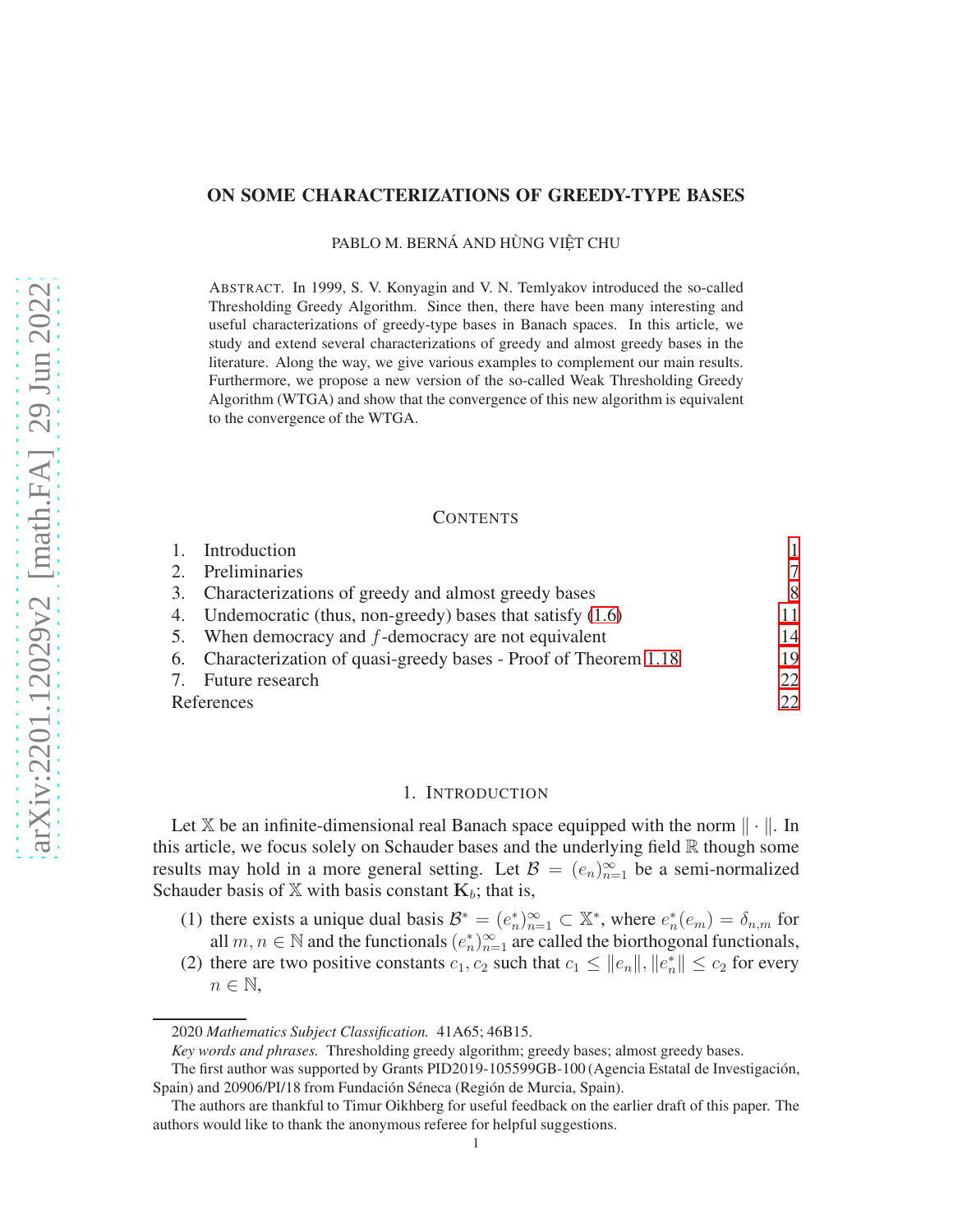(3) the **partial sum projections** of order  $N$  given by

$$
S_N(x) := \sum_{n=1}^N e_n^*(x)e_n
$$

satisfy  $\lim_{N\to\infty}S_N(x)=x$  for every  $x\in\mathbb{X}$ . Furthermore,  $\mathbf{K}_b$  is the smallest positive constant such that  $||S_N(x)|| \le K_b ||x||$  for all  $x \in \mathbb{X}$  and  $N \in \mathbb{N}$ .

Since B is semi-normalized, for every  $x \in \mathbb{X}$ , we have  $\lim_{n\to\infty} |e_n^*(x)| = 0$ . The support of  $x \in \mathbb{X}$  is the set  $supp(x) = \{n \in \mathbb{N} : e_n^*(x) \neq 0\}$ , and the set of finitely supported vectors is denoted by  $\mathbb{X}_c$ .

1.1. **Classical results.** A natural way to approximate x by finite sums is to consider  $S_N(x)$  for  $N \geq 1$ . It is easy to show that

$$
||x - S_N(x)|| \le (1 + \mathbf{K}_b) \inf_{a_n \in \mathbb{R}} ||x - \sum_{n=1}^N a_n e_n ||.
$$

Though this method of approximation is convenient, such a level of accuracy is not always satisfying. To improve the level of accuracy, S. N. Konyagin and V. N. Temlyakov [\[7\]](#page-21-2) introduced the Thresholding Greedy Algorithm, where this algorithm selects the largest coefficients (in modulus) for our approximation. In particular, for each  $x$ , they defined the greedy ordering  $\rho : \mathbb{N} \to \mathbb{N}$  such that  $\rho$  is injective, supp $(x) \subset \rho(\mathbb{N})$ , and if  $j < k$ , then either  $|e^*_{\rho(j)}(x)| > |e^*_{\rho(k)}(x)|$  or  $|e^*_{\rho(j)}(x)| = |e^*_{\rho(k)}(x)|$  and  $\rho(j) < \rho(k)$ . The **greedy sum** of x of order m, denoted by  $\mathcal{G}_m(x)$ , is

$$
\mathcal{G}_m(x) := \sum_{n=1}^m e_{\rho(n)}^*(x) e_{\rho(n)},
$$

and  $\Lambda_m(x) := \{\rho(1), \ldots, \rho(m)\}\$ is called the **natural order-***m* greedy set of x.

**Definition 1.1** ([\[7\]](#page-21-2)). A basis  $\beta$  in a Banach space  $\mathbb{X}$  is **greedy** if there exists a constant  $C \geq 1$  such that

<span id="page-1-0"></span>
$$
||x - \mathcal{G}_m(x)|| \le C \inf \left\{ ||x - \sum_{n \in A} a_n e_n || : |A| = m, a_n \in \mathbb{R} \right\}, \forall x \in \mathbb{X}, m \in \mathbb{N}.
$$
\n(1.1)

If C satisfies [\(1.1\)](#page-1-0), we say B is C-greedy. For conciseness, set

$$
\sigma_m(x) := \inf \left\{ \left\| x - \sum_{n \in A} a_n e_n \right\| \ : \ |A| = m, a_n \in \mathbb{R} \right\}.
$$

Note that the natural order- $m$  greedy set is uniquely determined; however, we can also define an order-m greedy set (not necessarily unique) of x as any set  $G \subset \mathbb{N}$  (with  $|G| = m$ ) satisfying

$$
\min_{n \in G} |e_n^*(x)| \ge \max_{n \notin G} |e_n^*(x)|.
$$

Clearly, x may have several greedy sets of the same order when  $|e_j^*(x)| = |e_k^*(x)|$  for some  $j \neq k$ . The corresponding greedy sum is  $G_m(x) := \sum_{n \in G} e_n^*(x)e_n$ .

Definition [\(1.1\)](#page-1-0) of greedy bases are due to S. V. Konyagin and V. N. Temlyakov [\[7\]](#page-21-2), who also gave a beautiful characterization.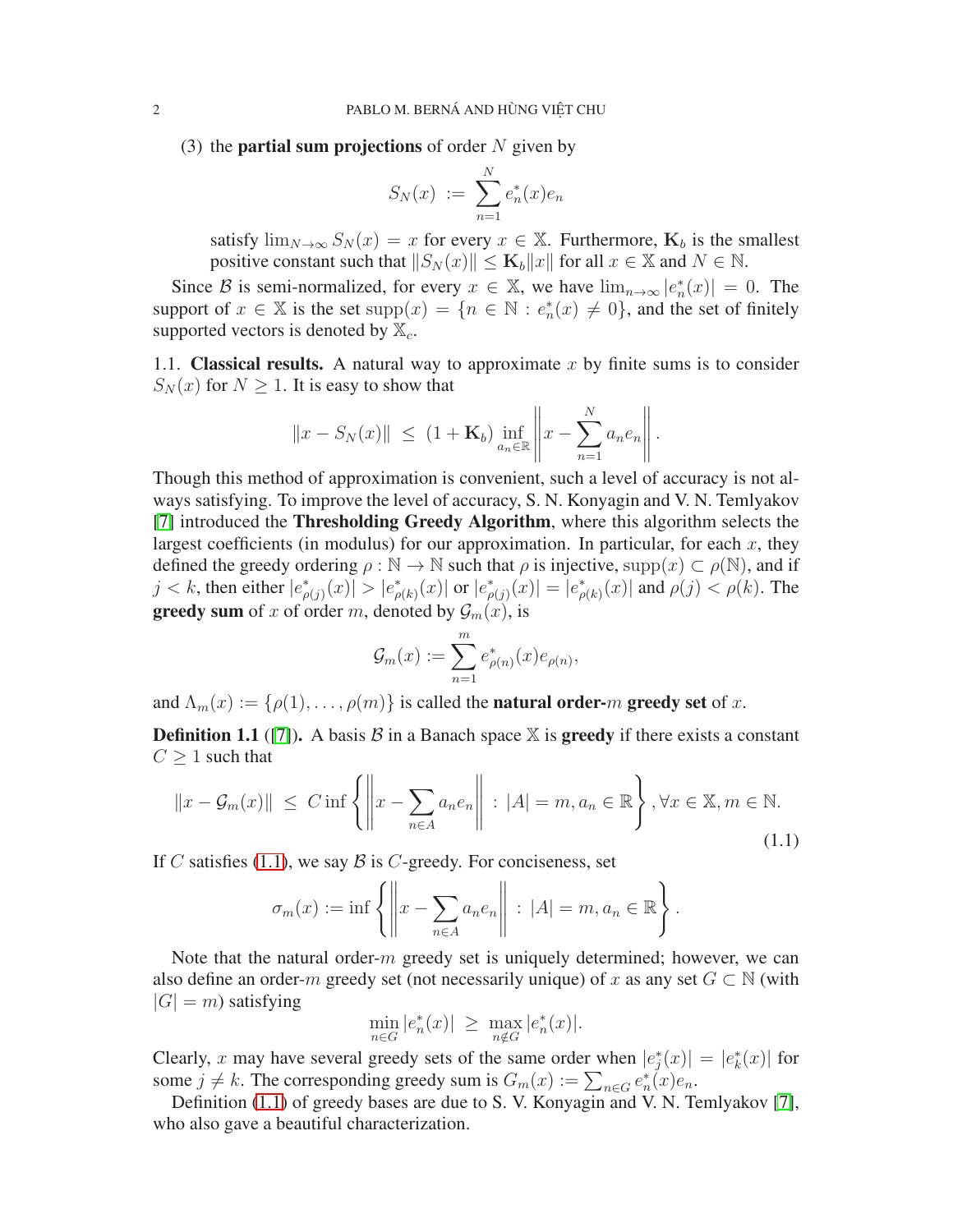<span id="page-2-1"></span>Theorem 1.2 (Konyagin and Temlyakov [\[7\]](#page-21-2)). *A basis* <sup>B</sup> *of a Banach space* <sup>X</sup> *is greedy if and only if it is unconditional and democratic.*

For completeness, we give the definition of unconditional and democratic bases.

**Definition 1.3.** A basis B in a Banach space X is **unconditional** if for each  $x \in X$ , the series  $\sum_{n=1}^{\infty} e_n^*(x)e_n$  converges unconditionally.

A notable characterization of an unconditional basis  $\mathcal{B} = (e_n)_{n=1}^{\infty}$  is that there exists a constant K such that for all  $N \in \mathbb{N}$ ,

$$
\left\| \sum_{n=1}^N a_n e_n \right\| \leq K \left\| \sum_{n=1}^N b_n e_n \right\|,
$$

whenever  $|a_n| \leq |b_n|$  for all  $1 \leq n \leq N$ . The least constant K is called the **unconditional constant** of B and is denoted by  $K_u$ .

Another useful characterization of unconditionality is the existence of the smallest constant  $K_{su}$  (called the **suppression-unconditional constant**) that satisfies  $||P_A(x)|| \le$  $\mathbf{K}_{su}||x||$  for all  $A \subset \mathbb{N}$ , where  $P_A$  is the projection operator, that is, if A is a finite set,

$$
P_A(x) = \sum_{n \in A} e_n^*(x) e_n.
$$

**Definition 1.4** ([\[7\]](#page-21-2)). A basis B in a Banach space is C-democratic if there is a positive constant C such that

$$
||1_A|| \le C||1_B||, \tag{1.2}
$$

for all finite sets  $A, B \subset \mathbb{N}$  with  $|A| = |B|$ , where for a given finite set  $A \subset \mathbb{N}$ ,

$$
1_A := \sum_{n \in A} e_n.
$$

**Remark 1.5.** For a given  $\varepsilon = (\varepsilon_n) \in {\pm 1}^{\mathbb{N}}$  and a finite set A, we can extend  $1_A$  to  $1_{\varepsilon A}$  as follows:

$$
1_{\varepsilon A} = \sum_{n \in A} \varepsilon_n e_n.
$$

S. V. Konyagin and V. N. Temlyakov [\[7\]](#page-21-2) also defined quasi-greedy bases, which satisfy

$$
\lim_{m \to \infty} \mathcal{G}_m(x) = x, \forall x \in \mathbb{X}.
$$

Later, Wojtaszczyk [\[10\]](#page-21-3) characterized quasi-greedy bases in terms of the uniform boundedness of  $(G_m)_{m=1}^{\infty}$ , which is surprising as these maps are neither linear nor continuous. In particular, a basis is quasi-greedy if and only if there exists a constant  $C > 0$  such that

<span id="page-2-0"></span>
$$
\|\mathcal{G}_m(x)\| \le C\|x\|, \forall x \in \mathbb{X}, \forall m \in \mathbb{N}.
$$
 (1.3)

We shall call the smallest C in [\(1.3\)](#page-2-0) the quasi-greedy constant, denoted by  $C_q$ . By a perturbation argument, [\(1.3\)](#page-2-0) can be shown to hold for all greedy sums  $G_m(x)$  with the same quasi-greedy constant (see [\[1,](#page-21-4) Lemma 10.2.6].)

One may argue that it is unfair to compare the two sides in  $(1.1)$ : on the left side,  $\mathcal{G}_m(x)$  is a projective approximation, while the right side allows arbitrary coefficients  $a_n$ . To remedy this, S. J. Dilworth, N. J. Kalton, D. Kutzarova, and V. N. Temlyakov [\[5\]](#page-21-5) introduced the concept of almost greedy bases.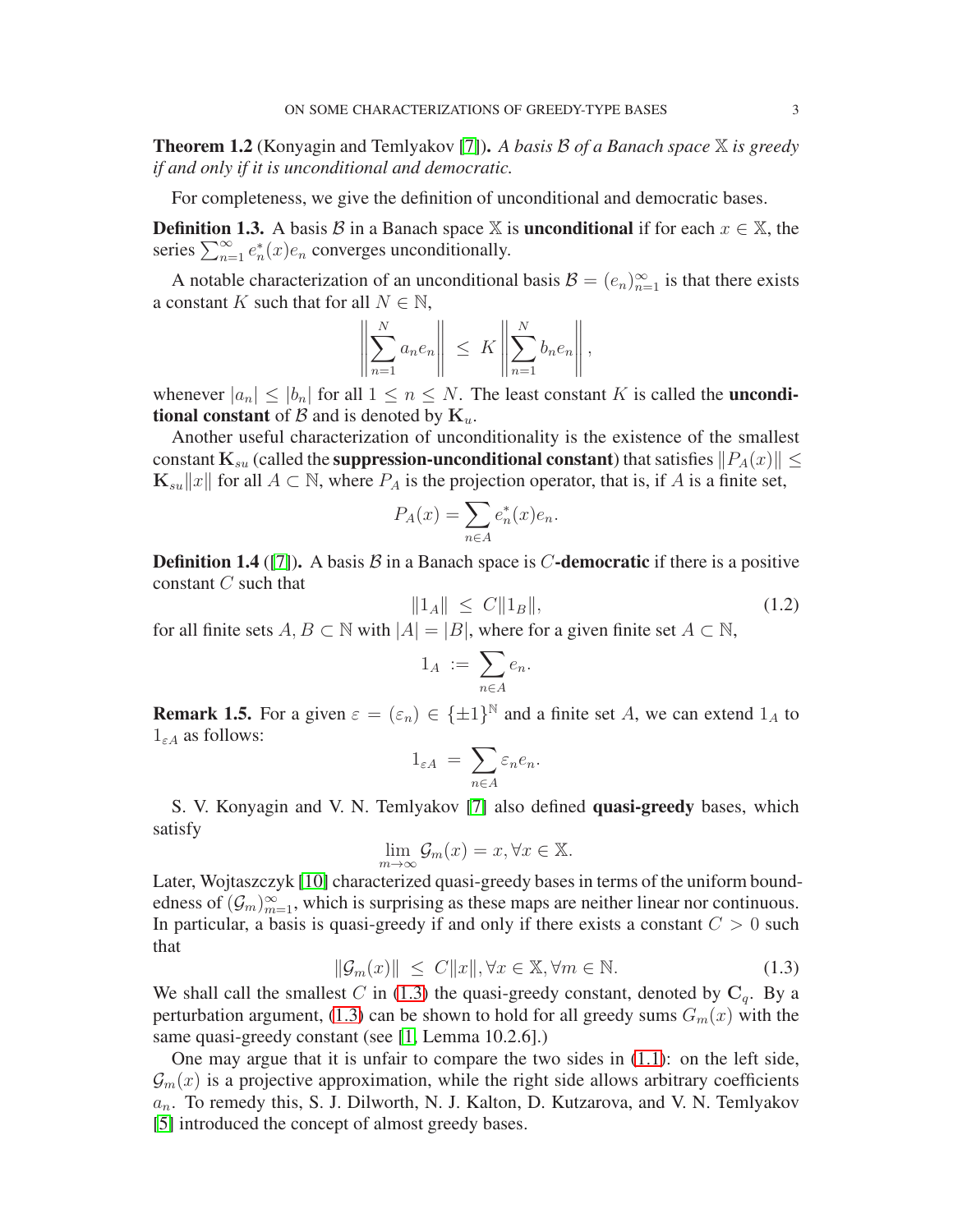**Definition 1.6** ([\[5\]](#page-21-5)). A basis  $\beta$  in a Banach space  $X$  is **almost greedy** if there exists a constant  $C \geq 1$  such that

<span id="page-3-1"></span>
$$
||x - \mathcal{G}_m(x)|| \le C\tilde{\sigma}_m(x), \forall x \in \mathbb{X}, m \in \mathbb{N},
$$
\n(1.4)

where  $\tilde{\sigma}_m(x) = \inf \{ ||x - P_A(x)|| : |A| = m \}$ . If C verifies [\(1.4\)](#page-3-1), then B is said to be C-almost greedy.

It is easy to see that if a basis is greedy, then it is almost greedy. The converse is not true (see [\[1,](#page-21-4) Example 10.5.4]). In the spirit of Theorem [1.2,](#page-2-1) S. J. Dilworth et al. [\[5\]](#page-21-5) showed that a basis is almost greedy if and only if it is quasi-greedy and democratic. The following theorem gives another characterization of almost greedy bases.

<span id="page-3-3"></span>Theorem 1.7 (Dilworth, Kalton, Kutzarova, and Temlyakov [\[5\]](#page-21-5)). *Let* B *be a basis in a Banach space* X*. The following are equivalent:*

- (i) B *is almost greedy.*
- (ii) *For all*  $\lambda > 1$ *, there exists*  $C_{\lambda}$  *such that*

<span id="page-3-4"></span>
$$
||x - \mathcal{G}_{\lceil \lambda m \rceil}|| \le C_{\lambda} \sigma_m(x), \forall m \in \mathbb{N}, \forall x \in \mathbb{X}.
$$
 (1.5)

(iii) *For some*  $\lambda > 1$ *, there exists* C *such that* 

$$
||x - \mathcal{G}_{\lceil \lambda m \rceil}(x)|| \leq C \sigma_m(x), \forall m \in \mathbb{N}, \forall x \in \mathbb{X}.
$$

1.2. **Recent results and extensions.** Let  $\begin{bmatrix} 1_A \end{bmatrix}$  denote the 1-dimensional subspace spanned by 1<sub>A</sub>. P. M. Berná and O. Blasco [\[2\]](#page-21-6) showed that it is possible to replace  $\sigma_m$  in [\(1.1\)](#page-1-0) by a simpler functional  $\mathcal{D}_m$ . In particular,

$$
\mathcal{D}_m(x) := \inf \{ d(x, [1_A]) : A \subset \mathbb{N}, |A| = m \},
$$

where  $d(x, [1_A]) = \inf\{||x - y|| : y \in [1_A]\}.$ 

<span id="page-3-2"></span>Theorem 1.8 (Berná and Blasco). *A basis* <sup>B</sup> *in a Banach space* <sup>X</sup> *is greedy if and only if there exists a constant* C *such that*

$$
||x - \mathcal{G}_m(x)|| \le C \mathcal{D}_m(x), \forall x \in \mathbb{X}, \forall m \in \mathbb{N}.
$$

We describe our extension. Given a function  $f : \mathbb{N} \to \mathbb{R}$  and  $A = \{n_1, n_2, \dots, n_m\} \subset$ N, define

$$
1_{f,A} := \sum_{j=1}^m f(j)e_{n_j} \text{ and } \mathcal{D}_m^f(x) := \inf \left\{ d(x, [1_{f,B}]) : B \subset \mathbb{N}, |B| = m \right\}.
$$

**Definition 1.9.** A basis  $\beta$  in a Banach space is  $f$ -greedy if there is a positive constant  $C_f$  (possibly dependent on f) such that

<span id="page-3-0"></span>
$$
||x - \mathcal{G}_m(x)|| \le C_f \mathcal{D}_m^f(x), \forall x \in \mathbb{X}, \forall m \in \mathbb{N}.
$$
 (1.6)

Clearly, all greedy bases satisfy [\(1.6\)](#page-3-0), since  $\sigma_m(x) \leq \mathcal{D}_m^f(x)$  for all  $x \in \mathbb{X}$  and  $m \in \mathbb{N}$ . A natural question is for which functions f, does [\(1.6\)](#page-3-0) imply greediness? Our first result in this article gives a sufficient condition on f so that [\(1.6\)](#page-3-0) implies that  $\beta$  is greedy. (By Theorem [1.8,](#page-3-2) we know that  $f \equiv 1$  works.) Furthermore, we give examples of a class of functions  $f$  and bases that satisfy  $(1.6)$  but are not greedy. Roughly speaking, when the values of  $|f(n)|$  are not "bounded away" from 0 or  $\infty$  and increase/decrease fast enough, then there are bases that satisfy [\(1.6\)](#page-3-0) but is not democratic (see Section [4.](#page-10-0))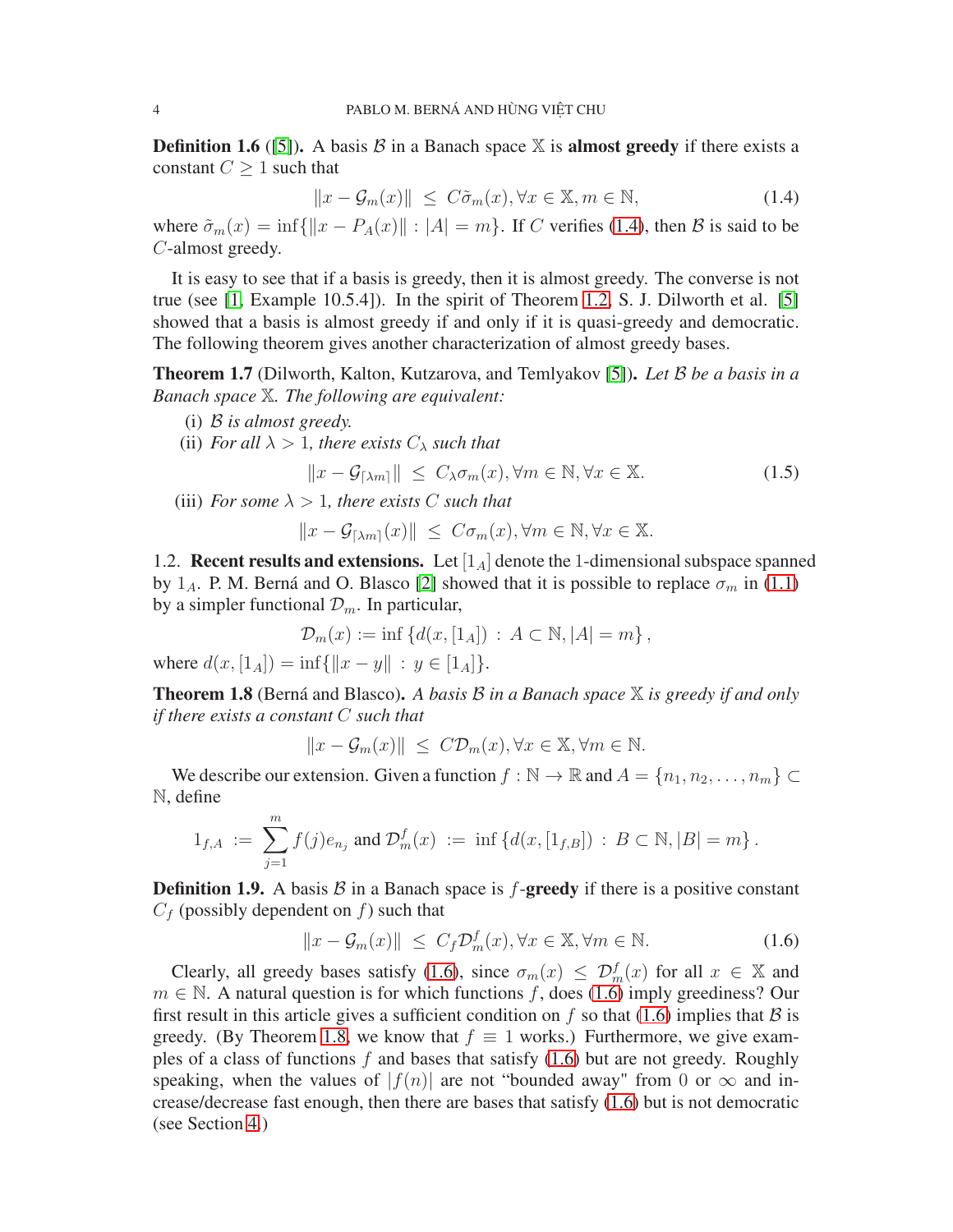**Definition 1.10.** A function  $f : \mathbb{N} \to \mathbb{N}$  is regular if  $0 < c_1 \le \inf_n |f(n)| \le$  $\sup_n |f(n)| \leq c_2 < \infty$  for some constants  $c_1$  and  $c_2$ .

<span id="page-4-0"></span>Theorem 1.11. *If* f *is regular, then a basis* B *in a Banach space is* f*-greedy if and only if the basis is greedy.*

The main difference between proving Theorems [1.8](#page-3-2) and [1.11](#page-4-0) is that while the proof of Theorem [1.8](#page-3-2) shows democracy and unconditionality of  $\beta$  independently, the proof of Theorem [1.11](#page-4-0) uses unconditionality (and norm convexity) to show democracy.

It is not clear if we can replace  $\tilde{\sigma}_m(x)$  in [\(1.4\)](#page-3-1) by a simpler functional that involves 1-dimensional subspaces as in Theorem [1.8.](#page-3-2) However, in the spirit of Theorem [1.7,](#page-3-3) we can characterize almost greedy bases by modifying the left side of [\(1.6\)](#page-3-0).

<span id="page-4-2"></span>Theorem 1.12. *Let* f *be a regular function. The following are equivalent:*

- (i) B *is almost greedy.*
- (ii) *For all*  $\lambda > 1$ *, there exists*  $C_{\lambda}$  *such that*

<span id="page-4-3"></span> $||x - \mathcal{G}_{\lceil \lambda m \rceil}|| \leq C_{\lambda} \mathcal{D}_m^f(x), \forall m \in \mathbb{N}, \forall x \in \mathbb{X}.$  (1.7)

(iii) *For some*  $\lambda > 1$ *, there exists* C *such that* 

<span id="page-4-1"></span>
$$
||x - \mathcal{G}_{\lceil \lambda m \rceil}(x)|| \le C \mathcal{D}_m^f(x), \forall m \in \mathbb{N}, \forall x \in \mathbb{X}.
$$
 (1.8)

**Remark 1.13.** In the proof that (iii) implies (i), we need to show that  $\beta$  is quasi-greedy and democratic. Like the proof of Theorem [1.11,](#page-4-0) we cannot show quasi-greediness and democracy independently. Instead, we first prove that [\(1.8\)](#page-4-1) implies quasi-greediness, which will then be used to show democracy. It is worth mentioning that the same example given in Section [4](#page-10-0) shows that if  $f$  is not regular, then [\(1.8\)](#page-4-1) does not necessarily imply almost greediness.

The next definition is handy in due course.

**Definition 1.14.** Let  $f : \mathbb{N} \to \mathbb{R}$ . A basis  $\mathcal{B}$  is said to be f-democratic if there exists a constant C such that

$$
||1_{f,A}|| \leq C||1_{f,B}||
$$

for all finite sets  $A, B \subset \mathbb{N}$  with  $|A| = |B|$ . In this case, we also say that B is C-fdemocratic.

In the proofs of Theorems [1.11](#page-4-0) and [1.12,](#page-4-2) we implicitly employ the fact that a quasigreedy basis  $\beta$  is democratic if and only if it is f-democratic, given that f is regular. As a complement to this observation, Section [5](#page-13-0) gives examples of bases that are not quasi-greedy, and the equivalence fails even when  $f$  is regular.

Finally, we shift our attention to quasi-greedy bases by first discussing several characterizations that are immediate from the work of P. Wojtaszczyk, S. V. Konyagin, and V. N. Temlyakov [\[8,](#page-21-7) [10\]](#page-21-3). Then we extend the characterization to the so-called  $(A, B, t)$ greedy algorithm. For  $t \in [0, 1]$ , a finite set G is said to be a t-weak greedy set of x if

$$
\min_{n \in G} |e_n^*(x)| \ge t \max_{n \notin G} |e_n^*(x)|.
$$

Let  $G(x, t)$  be the set of all t-weak greedy sets of x,  $\mathcal{G}_m^t(x)$  be the set of all t-weak greedy sums of x of order m, and  $G_m^t(x)$  be a t-weak greedy sum of x of order m.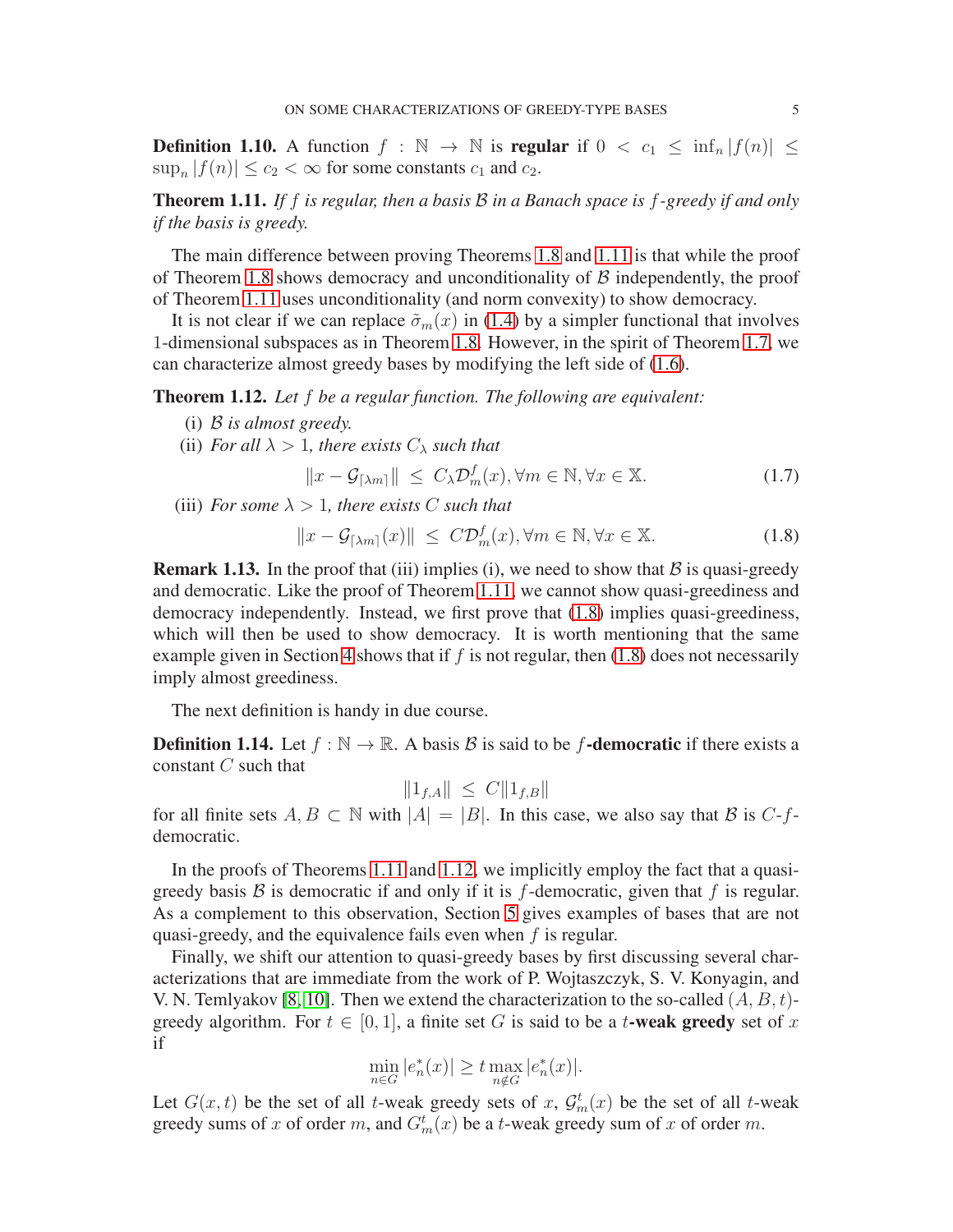**Definition 1.15** ([\[8\]](#page-21-7)). Let B be a basis in a Banach space X. The basis is called t-quasi**greedy** if there exists a constant  $C := C(t) > 0$  such that

<span id="page-5-1"></span>
$$
||G_m^t(x)|| \le C||x||, \forall m \in \mathbb{N}, \forall x \in \mathbb{X}, \forall G_m^t(x) \in \mathcal{G}_m^t(x). \tag{1.9}
$$

The least constant verifying [\(1.9\)](#page-5-1) is denoted by  $C_{q,t}$ , and we say that B has the  $C_{q,t}t$ quasi-greedy property.

<span id="page-5-2"></span>Theorem 1.16 (Wojtaszczyk, Konyagin, and Temlyakov [\[8,](#page-21-7) [10\]](#page-21-3)). *Let* B *be a basis in a Banach space* X*.*

- (i) *Fix*  $t \in (0, 1]$ *. The basis* B *is quasi-greedy if and only if* B *has the t-quasi-greedy property.*
- (ii) *Fix*  $t \in (0,1]$ *. The basis* B *is quasi-greedy if and only if for any*  $x \in \mathbb{X}$  *and any greedy approximation*  $(G_m^t(x))_{m=1}^{\infty}$ *, we have*  $G_m^t(x) \to x$ *.*
- (iii) *The basis* B *has the* 0*-quasi-greedy property if and only if it is unconditional.*

*Proof.* (i) The forward implication is due to S. V. Konyagin and V. N. Temlyakov [\[8,](#page-21-7) Lemma 2.3]. The backward implication follows from the fact that any greedy set is t-weak greedy and P. Wojtaszczyk's characterization of quasi-greediness [\(1.3\)](#page-2-0).

(ii) The forward implication is due to P. Wojtaszczyk [\[10\]](#page-21-3). The backward implication is due to the fact that any greedy set is  $t$ -weak greedy and the definition of quasigreediness.

(iii) If B is  $\mathbf{K}_{su}$ -unconditional, then  $||P_A(x)|| \leq \mathbf{K}_{su}||x||$  for all  $x \in \mathbb{X}$  and  $A \subset \mathbb{N}$ . Hence, B has the  $C_{q,0}$ -0-quasi-greedy property with  $C_{q,0} \le K_{su}$ .

Now, assume that B has the  $C_{q,0}$ -0-quasi-greedy property. Let  $x \in X$ . Since any finite  $A \subset \mathbb{N}$  is a 0-weak greedy set for x, the  $C_{q,0}$ -0-quasi-greedy property implies that  $||P_A(x)|| \leq C_{q,0}||x||$ . Therefore, B is unconditional with  $\mathbf{K}_{su} \leq C_{q,0}$ .  $||P_A(x)|| \leq \mathbf{C}_{q,0}||x||$ . Therefore, B is unconditional with  $\mathbf{K}_{su} \leq \mathbf{C}_{q,0}$ .

Our goal is to extend Theorem [1.16](#page-5-2) to a new algorithm, the  $(A, B, t)$ -weak greedy **algorithm**. Fix  $t \in (0,1]$  and sets of positive integers A and B. For some  $(a, b) \in$  $A \times B$ , a finite set  $\Gamma \subset \mathbb{N}$  with  $|\Gamma| = m \ge a$  is called an  $(a, b, t)$ -weak greedy set of  $x \in \mathbb{X}$  if

$$
|e^*_{s(a)}(x,\Gamma)|\geq t|e^*_{\ell(b)}(x,\Gamma)|,
$$

where  $e_{\ell(b)}^*(x,\Gamma)$  is the b-th largest coefficient (in modulus) over all  $e_k^*(x)$  with  $k \in \Gamma^c$ and  $e_{s(a)}^*(x, \Gamma)$  is the a-th smallest coefficient (in modulus) over all  $e_j^*(x)$  with  $j \in \Gamma$ .

Let  $G_m^{a,b,t}(x) := P_\Gamma(x)$  denote an  $(a, b, t)$ -weak greedy sum of order m of x,  $\mathcal{G}_m^{a,b,t}(x)$ denote the set of all  $(a, b, t)$ -weak greedy sums of order m of x, and  $G(x, a, b, t)$  denote the set of all  $(a, b, t)$ -weak greedy sets of x.

**Definition 1.17.** Let  $\beta$  a basis in a Banach space  $\mathbb{X}$ . The basis is said to have the  $(A, B, t)$ -quasi-greedy property if there exists an absolute constant  $C > 0$  such that for all  $a \in A$  and  $b \in B$ ,

<span id="page-5-3"></span>
$$
||G_m^{a,b,t}(x)|| \le C||x||, \forall m \ge a, \forall x \in \mathbb{X}, \forall G_m^{a,b,t}(x) \in \mathcal{G}_m^{a,b,t}(x). \tag{1.10}
$$

The least constant verifying [\(1.10\)](#page-5-3) is denoted by  $\mathbf{Q} = \mathbf{Q}(A, B, t)$ .

The next theorem has the same spirit as Theorem [1.16.](#page-5-2)

<span id="page-5-0"></span>**Theorem 1.18.** Let B be a basis in a Banach space  $X$ . Fix  $t \in (0, 1]$  and  $A, B \subset \mathbb{N}$ .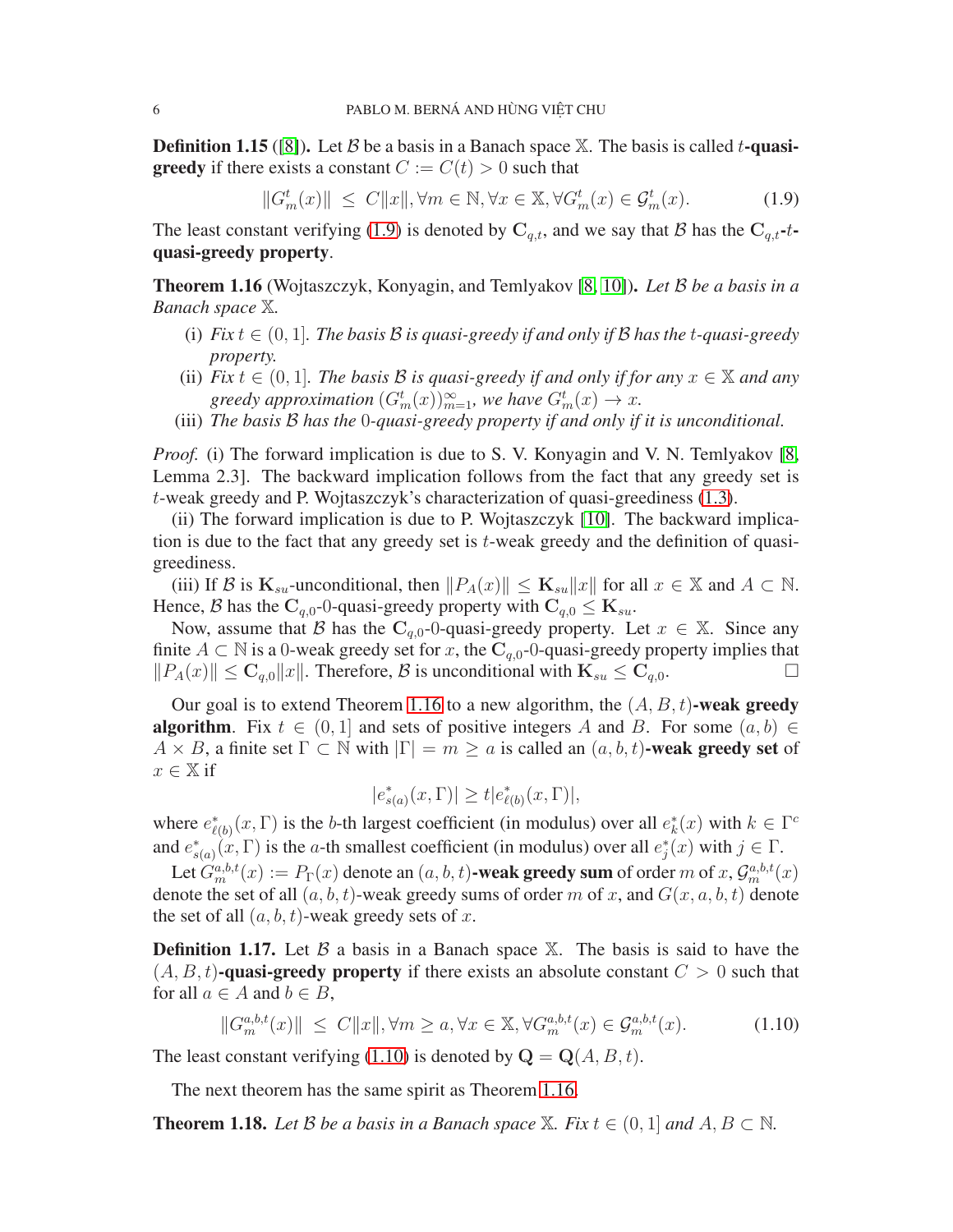- (i) If  $A \cup B$  *is finite, then* B *is quasi-greedy if and only if* B *has the*  $(A, B, t)$ *-quasigreedy property.*
- (ii) *If*  $A \cup B$  *is finite, then*  $B$  *is quasi-greedy if and only if for any*  $x \in \mathbb{X}$  *and any*  $g$ *reedy approximation*  $(G_m^{a_m,1,t}(x))_{m=\max A}^{\infty}$  *(here*  $(a_m) \subset A$ *), we have*  $G_m^{a_m,1,t}(x) \to x.$
- (iii) *If* A ∪ B *is infinite, then* B *has the* (A, B, t)*-quasi-greedy property if and only if it is unconditional.*

Remark 1.19. Curious readers may ask whether, for item (ii) of Theorem [1.18,](#page-5-0) the number 1 in  $G_m^{a_m,1,t}(x)$  can be replaced by larger numbers. In general, the answer is negative. For example, let  $\mathcal{B} = (e_n)_{n=1}^{\infty}$  be a quasi-greedy basis and set  $x := e_1$ . If  $m > \max A$ , then  $\{2, 3, \ldots, m + 1\}$  is an  $(a_m, 2, t)$ -greedy set of x of order m for any  $(a_m) \subset A$ . Set  $G_m^{a_m,2,t}(x) = P_{\{2,3,\dots,m+1\}}(x)$ . Then  $G_m^{a_m,2,t}(x) \equiv 0$  and so,  $G_m^{a_m,2,t}(x) \not\rightarrow x.$ 

#### 2. PRELIMINARIES

<span id="page-6-0"></span>The following observation about democracy simplifies several of our proofs.

<span id="page-6-2"></span>Proposition 2.1. *Let* B *be a basis in a Banach space. If there exists a constant* C *such that*  $||1_A|| \leq C||1_B||$  *for all finite and disjoint sets*  $A, B \subset \mathbb{N}$  *with*  $|A| = |B|$ *, then* B *is* C 2 *-democratic.*

*Proof.* Let E and  $F \subset \mathbb{N}$  be finite (not necessarily disjoint) sets with  $|E| = |F|$ . Choose a set  $G \subset \mathbb{N}$  with  $\min G > \max(E \cup F)$  and  $|G| = |E| = |F|$ . By assumption, we have  $||1_E|| \leq C ||1_G||$  and  $||1_G|| \leq C ||1_F||$ . Therefore,  $||1_E|| \leq C^2 ||1_F||$ , which implies  $C^2$ -democracy.

The next proposition given as Definition 1.1.2 in [\[1\]](#page-21-4) will be used to show that the bases in our examples are Schauder.

<span id="page-6-1"></span>**Proposition 2.2.** Let  $(e_n)_{n=1}^{\infty}$  be a sequence in a Banach space  $\mathbb{X}$ . If there is a sequence  $(e_n^*)_{n=1}^{\infty}$  in  $\mathbb{X}^*$  such that

- (i)  $e_k^*(e_j) = \delta_{k,j}$  for all  $k, j \in \mathbb{N}$ ,
- (ii)  $x = \sum_{n=1}^{\infty} e_n^*(x) e_n$  *for all*  $x \in \mathbb{X}$ *.*

*Then*  $(e_n)_{n=1}^{\infty}$  *is a Schauder basis for*  $\mathbb{X}$ *.* 

<span id="page-6-3"></span>**Proposition 2.3.** Let  $(\mathbb{X}_n)_{n=1}^{\infty}$  be finite dimensional Banach spaces, each of which has a Schauder basis  $B_n$  with basis constant  $K_{b,n}$ . Suppose that  $\sup_n K_{b,n} < \infty$ . Then the concatenation of these  $\mathcal{B}_n$ 's is a Schauder basis for the sum  $(\bigoplus_{n=1}^{\infty} \mathbb{X}_n)_{\ell_p}$   $(1 \leq p < \infty)$ and  $(\bigoplus_{n=1}^{\infty} \mathbb{X}_n)_{c_0}$ .

*Proof.* Let  $\mathcal{B}_n = (e_{n,j})_{j=1}^{N_n}$ , where  $N_n$  is the dimension of  $\mathbb{X}_n$ , and  $\mathcal{B}_n^* = (e_{n,j}^*)_{j=1}^{N_n}$ . We need to show that the concatenation  $\mathcal{B} = (e_{n,j})_{n \geq 1, 1 \leq j \leq N_n}$  is a Schauder basis for  $\mathbb{X} = (\bigoplus_{n=1}^{\infty} \mathbb{X}_n)_{\ell_p}$   $(1 \leq p < \infty)$  or  $(\bigoplus_{n=1}^{\infty} \mathbb{X}_n)_{c_0}$ . Choose  $u \geq 1, 1 \leq v \leq N_u$  and consider  $e_{u,v}^* : \mathbb{X}_u \to \mathbb{R}$ . We can extend  $e_{u,v}^*$  to  $\mathbb{X}$  by setting  $e_{u,v}^*((x_n)_{n=1}^\infty) = e_{u,v}^*(x_u)$ for all  $(x_n)_{n=1}^{\infty} \in \mathbb{X}$  with  $x_n \in \mathbb{X}_n$ . Then  $e_{u,v}^* \in \mathbb{X}^*$  because for all  $x = (x_n)_{n=1}^{\infty} \in \mathbb{X}$ , we have

$$
|e^*_{u,v}(x)| \ = \ |e^*_{u,v}(x_u)| \ \leq \ \|e^*_{u,v}\|_{\mathbb{X}^*_u} \|x_u\|_{\mathbb{X}^u} \ \leq \ \|e^*_{u,v}\|_{\mathbb{X}^*_u} \|x\|_{\mathbb{X}}.
$$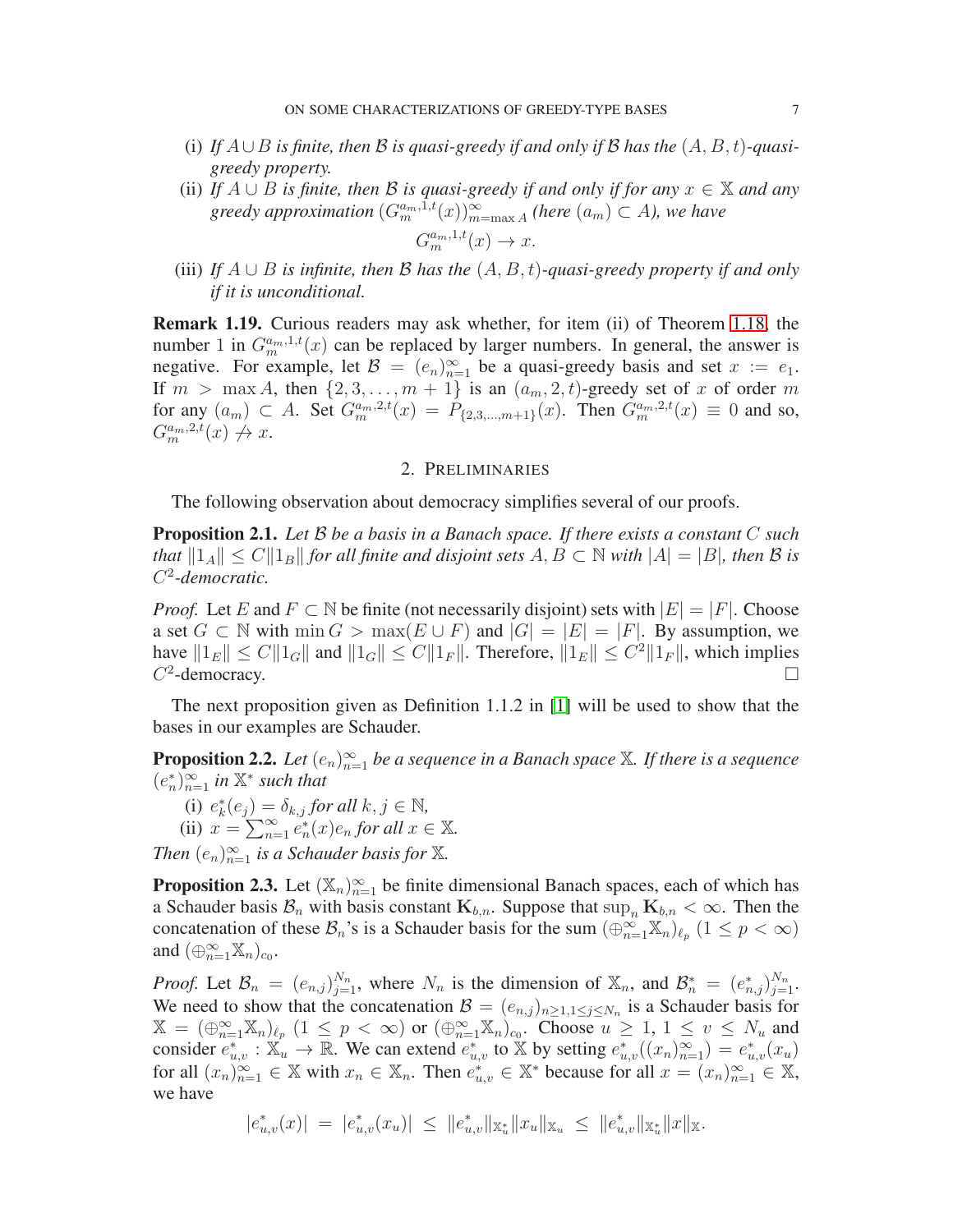By Proposition [2.2,](#page-6-1) it remains to show that for all  $x = (x_n)_{n=1}^{\infty} \in \mathbb{X}$ ,

$$
x = \sum_{n=1}^{\infty} \sum_{m=1}^{N_n} e_{n,m}^{*}(x) e_{n,m}.
$$

Indeed, pick  $\varepsilon > 0$  and let  $K := \sup \mathbf{K}_{b,n} < \infty$ . Choose  $u \in \mathbb{N}$  such that for all  $v \geq u$ 

$$
\left\|x - \sum_{n=1}^v \sum_{m=1}^{N_v} e_{n,m}^*(x)e_{n,m}\right\|_{\mathbb{X}} \leq \frac{\varepsilon}{K}.
$$

Therefore, for all  $s \ge u + 1$  and  $1 \le t \le N_s$ , we obtain

$$
\left\|x - \sum_{n=1}^{s} \sum_{m=1}^{t} e_{n,m}^{*}(x) e_{n,m}\right\|_{\mathbb{X}} \leq K \left\|x - \sum_{n=1}^{s-1} \sum_{m=1}^{N_{s-1}} e_{n,m}^{*}(x) e_{n,m}\right\|_{\mathbb{X}} \leq \varepsilon.
$$

This completes our proof.

The next lemma is useful in our proof of Theorem [1.12.](#page-4-2) For its proof, see [\[1,](#page-21-4) Corollary 10.2.11 and Theorem 10.2.12] and [\[3\]](#page-21-8). The bounds in [\[3\]](#page-21-8) are tighter.

<span id="page-7-2"></span>**Lemma 2.4.** *Suppose that*  $B$  *is a*  $C_q$ -quasi-greedy basis in a Banach space  $X$ *. For finite sets*  $A, B \subset \mathbb{N}$  *with*  $A \subset B$  *and real numbers*  $(a_n)_{n \in A}$ *, we have* 

(i)

$$
\left\| \sum_{n \in A} a_n e_n \right\| \le 2\mathbf{C}_q \max_{n \in A} |a_n| \left\| \sum_{n \in A} e_n \right\|. \tag{2.1}
$$

(ii)

$$
\min_{n \in A} |a_n| \left\| \sum_{n \in A} \varepsilon_n e_n \right\| \le 2\mathbf{C}_q \left\| \sum_{n \in A} a_n e_n \right\|,
$$
\n(2.2)

*where*  $\varepsilon_n = sign(a_n)$ *.* 

$$
(iii)
$$

$$
||1_{\varepsilon A}|| \le 2C_q ||1_{\eta B}||, \tag{2.3}
$$

*for all*  $\varepsilon, \eta \in {\{\pm 1\}}^{\mathbb{N}}$ .

#### 3. CHARACTERIZATIONS OF GREEDY AND ALMOST GREEDY BASES

<span id="page-7-0"></span>In this section, we assume that  $f : \mathbb{N} \to \mathbb{R}$  is regular with  $0 < c_1 \le \inf |f(n)| \le$  $\sup |f(n)| \leq c_2 < \infty.$ 

### 3.1. Greedy bases - Proof of Theorem [1.11.](#page-4-0)

<span id="page-7-1"></span>**Proposition 3.1.** *If*  $f(n) \neq 0$  *for all n and B satisfies* [\(1.6\)](#page-3-0)*, then B is unconditional.* 

*Proof.* Let 
$$
x \in \mathbb{X}_c
$$
 with  $\text{supp}(x) = A$ ,  $|A| = k$ , and  $B \subset A$ . Fix 
$$
\alpha > 2 \max_{n} |e_n^*(x)| / \min_{n \leq k} |f(n)|.
$$

Set

$$
y = x + \alpha 1_{f, A \setminus B} = (P_{A \setminus B}(x) + \alpha 1_{f, A \setminus B}) + P_B(x).
$$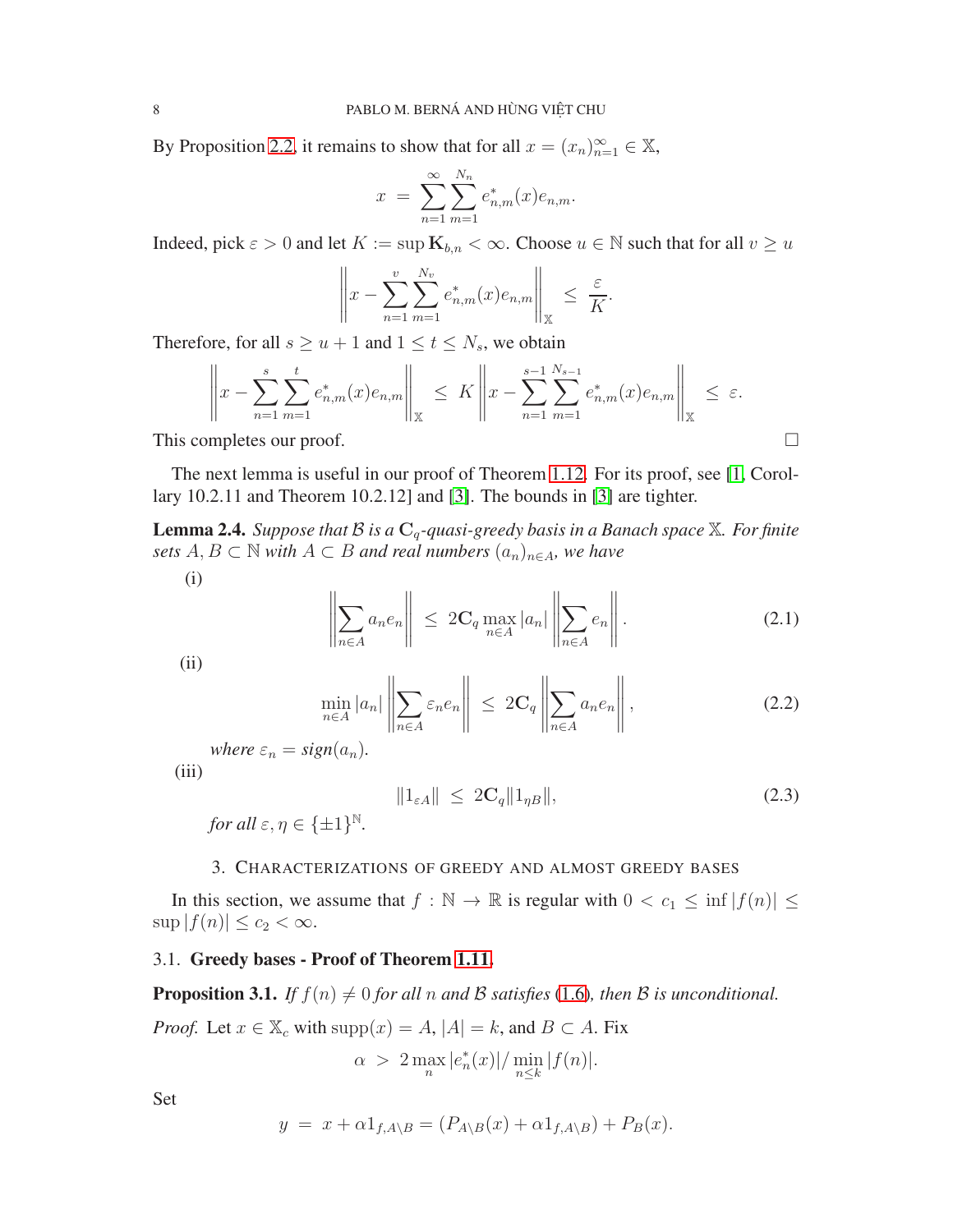Observe that for all  $n_0 \in A \backslash B$ ,

$$
|e^*_{n_0}(y)| \geq \alpha \min_{n \leq k} |f(n)| - |e^*_{n_0}(x)| > \max_n |e^*_n(x)| \geq \max_{n \in B} |e^*_n(x)|.
$$

Let  $|A \backslash B| = m$ . Then  $\mathcal{G}_m(y) = P_{A \backslash B}(x) + \alpha 1_{f, A \backslash B}$ . By [\(1.6\)](#page-3-0), we have

$$
||P_B(x)|| = ||y - \mathcal{G}_m(y)|| \le C_f \mathcal{D}_m^f(y) \le C_f ||y - \alpha \mathbf{1}_{f, A \setminus B}|| = C_f ||x||.
$$

This shows that B is unconditional.

<span id="page-8-0"></span>**Proposition 3.2.** Let  $\beta$  be unconditional with unconditional constant  $K_u$ . Then

- (i) *if* B is  $C_{d,f}$ -*f*-democratic, then B is  $\frac{c_2}{c_1}C_{d,f}K_u^2$ -democratic,
- (ii) *if* B is  $C_d$ -democratic, then B is  $\frac{c_2}{c_1} C_d \mathbf{K}_u^2$ -f-democratic.

*Proof.* We prove (i). Let  $A, B \subset \mathbb{N}$  with  $|A| = |B| = m$ . Write  $A = \{n_1, \ldots, n_m\}$  and  $B = \{\ell_1, \ldots, \ell_m\}$ . We have

$$
\min_{1 \le n \le m} |f(n)| \|1_A\| = \left\| \sum_{j=1}^m \min_{1 \le n \le m} |f(n)| e_{n_j} \right\| \le \sup_{\theta_j \in \{\pm 1\}} \left\| \sum_{j=1}^m \theta_j f(j) e_{n_j} \right\| \n\le \mathbf{K}_u \left\| \sum_{j=1}^m f(j) e_{n_j} \right\| \le \mathbf{K}_u C_{d,f} \left\| \sum_{j=1}^m f(j) e_{\ell_j} \right\| \n\le \mathbf{K}_u^2 C_{d,f} \max_{1 \le n \le m} |f(n)| \|1_B\|.
$$

We have shown that

$$
||1_A|| \leq \frac{c_2}{c_1} \mathbf{K}_u^2 C_{d,f} ||1_B||.
$$

We prove (ii). Let  $A, B \subset \mathbb{N}$  with  $|A| = |B| = m$ . We have

$$
||1_{f,A}|| \leq \max_{1 \leq n \leq m} |f(n)| \mathbf{K}_u ||1_A|| \leq C_d \max_{1 \leq n \leq m} |f(n)| \mathbf{K}_u ||1_B||
$$
  

$$
\leq C_d \frac{\max_{1 \leq n \leq m} |f(n)|}{\min_{1 \leq n \leq m} |f(n)|} \mathbf{K}_u^2 ||1_{f,B}|| \leq C_d \frac{c_2}{c_1} \mathbf{K}_u^2 ||1_{f,B}||.
$$

This completes our proof.  $\Box$ 

*Proof of Theorem [1.11.](#page-4-0)* Let f be regular. Assume that B satisfies [\(1.6\)](#page-3-0). Due to Propo-sitions [3.1](#page-7-1) and [3.2,](#page-8-0) it suffices to show that B is f-democratic. Let  $A, B \subset \mathbb{N}$  with  $|A| = |B| = m$ . We shall show that  $||1_{f,A}|| \leq C_{d,f} ||1_{f,B}||$  for some constant  $C_{d,f}$ . Choose  $D \subset \mathbb{N}$  such that  $\min D > \max(A \cup B)$  and  $|D| = m$ . For  $\varepsilon > 0$ , set

$$
x := (c_2/c_1 + \varepsilon)1_{f,D} + 1_{f,A}.
$$

Observe that for all  $n \in D$ ,

$$
|e_n^*(x)| = (c_2/c_1 + \varepsilon)|e_n^*(1_{f,D})| \ge (c_2/c_1 + \varepsilon)c_1 = c_2 + \varepsilon c_1.
$$

Hence,  $\mathcal{G}_m(x) = (c_2/c_1 + \varepsilon)1_{f,D}$  and so,

 $||1_{f,A}|| = ||x - \mathcal{G}_m(x)|| \le C_f \mathcal{D}_m^f(x) \le C_f ||x - 1_{f,A}|| = C_f (c_2/c_1 + \varepsilon) ||1_{f,D}||.$ Letting  $\varepsilon \to 0$ , we get  $||1_{f,A}|| \leq \frac{c_2}{c_1}C_f||1_{f,D}||$ . Similarly,  $||1_{f,D}|| \leq \frac{c_2}{c_1}C_f||1_{f,B}||$ . Therefore,  $||1_{f,A}|| \leq (\frac{c_2}{c_1})$  $\frac{c_2}{c_1} C_f$ <sup>2</sup> $||1_{f,B}||$ , as desired.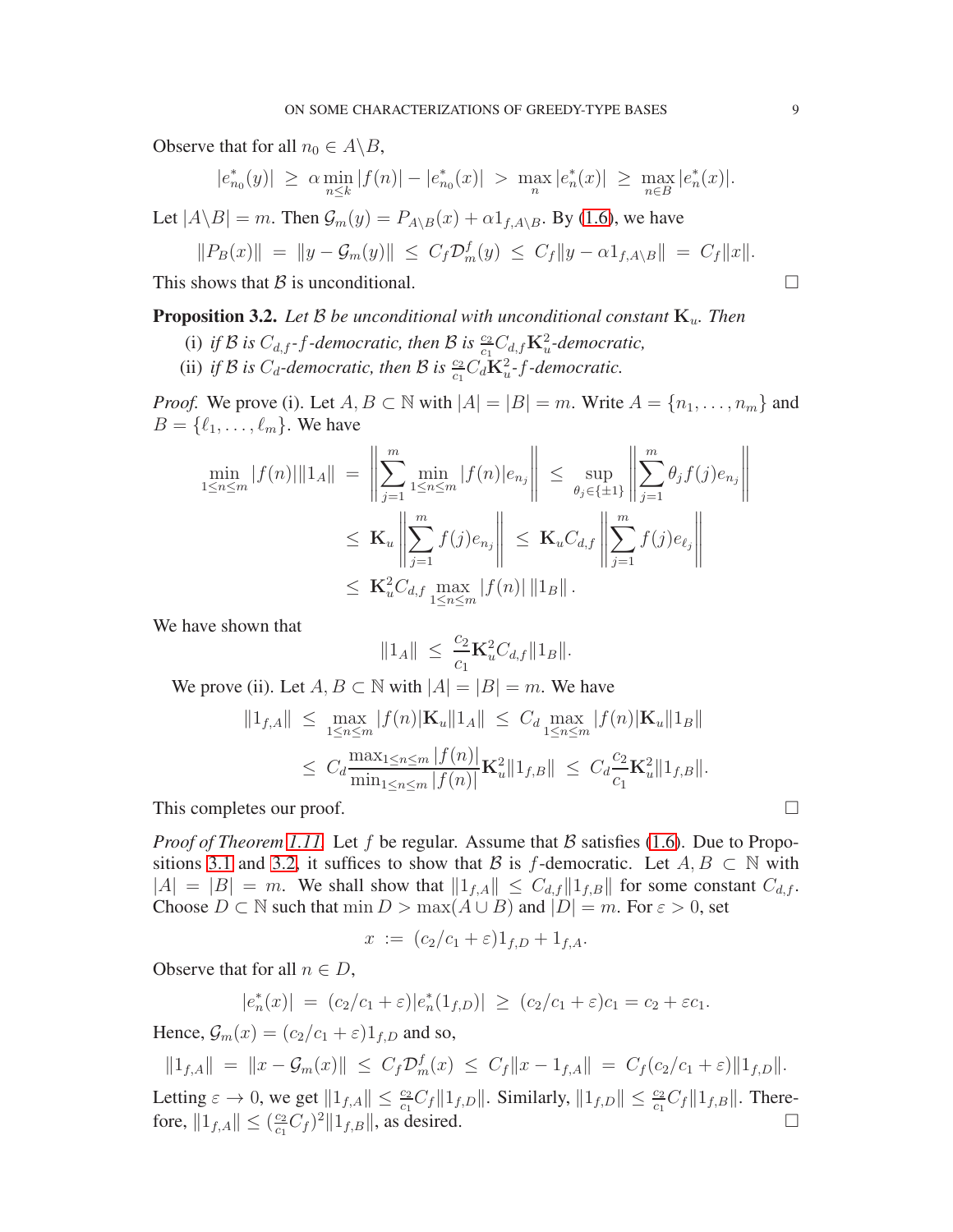### 3.2. Almost greedy bases - Proof of Theorem [1.12.](#page-4-2)

Proposition 3.3. *If* B *satisfies* [\(1.8\)](#page-4-1)*, then*

$$
||x - G_{\lceil \lambda m \rceil}(x)|| \le C \mathcal{D}_m^f(x), \forall m \in \mathbb{N}, \forall x \in \mathbb{X},
$$

*for every greedy sum*  $G_{\lceil \lambda m \rceil}(x)$ *.* 

*Proof.* Let  $x \in \mathbb{X}$  and  $G_{\lceil \lambda m \rceil}(x) = P_A(x)$ . Let  $\varepsilon > 0$ . Choose a finite set  $B \subset \mathbb{N}$  such that  $A \subset B$  and  $||P_B(x) - x|| < \varepsilon$ . Perturb  $P_B(x)$  to obtain y such that  $P_A(x)$  is a strictly greedy sum of y, and  $||y - P_B(x)|| < \varepsilon$ . By [\(1.8\)](#page-4-1), we have

$$
||x - G_{\lceil \lambda m \rceil}(x)|| \le ||x - P_B(x)|| + ||P_B(x) - y|| + ||y - P_A(x)||
$$
  

$$
\le 2\varepsilon + C\mathcal{D}_m^f(y).
$$

Let  $z = \alpha 1_{f,D}$  for some scalar  $\alpha$  and  $|D| = m$ . We have

$$
||y - z|| \le ||x - y|| + ||x - z|| < 2\varepsilon + ||x - z||.
$$

Hence,  $\mathcal{D}_m^f(y) \leq 2\varepsilon + \mathcal{D}_m^f(x)$ . We obtain

$$
||x - G_{\lceil \lambda m \rceil}(x)|| \le 2(C+1)\varepsilon + C\mathcal{D}_m^f(x).
$$

Letting  $\varepsilon \to 0$ , we have the desired result.

*Proof of Theorem [1.12.](#page-4-2)* Assume (i). By Theorem [1.7,](#page-3-3) we have [\(1.5\)](#page-3-4). Since  $\sigma_m \leq \mathcal{D}_m^f$ , we have [\(1.7\)](#page-4-3). Hence, (i) implies (ii). That (ii) implies (iii) is trivial. We shall prove that (iii) implies (i). Assume (iii). Fix  $x \in \mathbb{X}$ .

Quasi-greediness: Let  $G_m(x)$  be a greedy sum of x. Choose the non-negative integer k satisfying  $\lceil \lambda k \rceil \leq m < \lceil \lambda (k+1) \rceil$ . Then

$$
m - \lceil \lambda k \rceil \le \lceil \lambda (k+1) \rceil - \lceil \lambda k \rceil - 1 \le \lambda.
$$

We have

$$
||G_m(x)|| \le ||x|| + ||x - G_{[\lambda k]}(x)|| + ||G_{[\lambda k]}(x) - G_m(x)||
$$
  
\n
$$
\le ||x|| + C\mathcal{D}_k^f(x) + \lambda k||x|| \le (1 + C + \lambda k) ||x||,
$$

where  $\mathbf{k} := \sup_n ||e_n|| ||e_n^*||$ . Hence,  $\mathcal{B}$  is quasi-greedy with constant  $C_q \leq 1 + C + \lambda \mathbf{k}$ . Democracy: We prove democracy after proving the following claims.

Claim 1: Let  $A, B \subset \mathbb{N}$  with  $|A| = m$ ,  $|B| = \lceil \lambda m \rceil$ , and  $A \cap B = \emptyset$ . For some absolute constant  $C_{d,f}$ , it holds that

$$
||1_A|| \leq C_{d,f} ||1_B||.
$$

*Proof.* For  $\varepsilon > 0$ , set

$$
x := (c_2/c_1 + \varepsilon)1_{f,B} + 1_{f,A}.
$$

It is easy to check that  $\mathcal{G}_{[\lambda m]}(x) = (c_2/c_1 + \varepsilon)1_{f,B}$ . Hence,

$$
||1_{f,A}|| = ||x - \mathcal{G}_{\lceil \lambda m \rceil}(x)|| \le C \mathcal{D}_m^f(x) \le C ||x - 1_{f,A}|| = \left(\frac{c_2}{c_1} + \varepsilon\right) C ||1_{f,B}||.
$$

Letting  $\varepsilon \to 0$  to obtain

<span id="page-9-0"></span>
$$
||1_{f,A}|| \le \frac{c_2}{c_1} C ||1_{f,B}||. \tag{3.1}
$$

$$
\Box
$$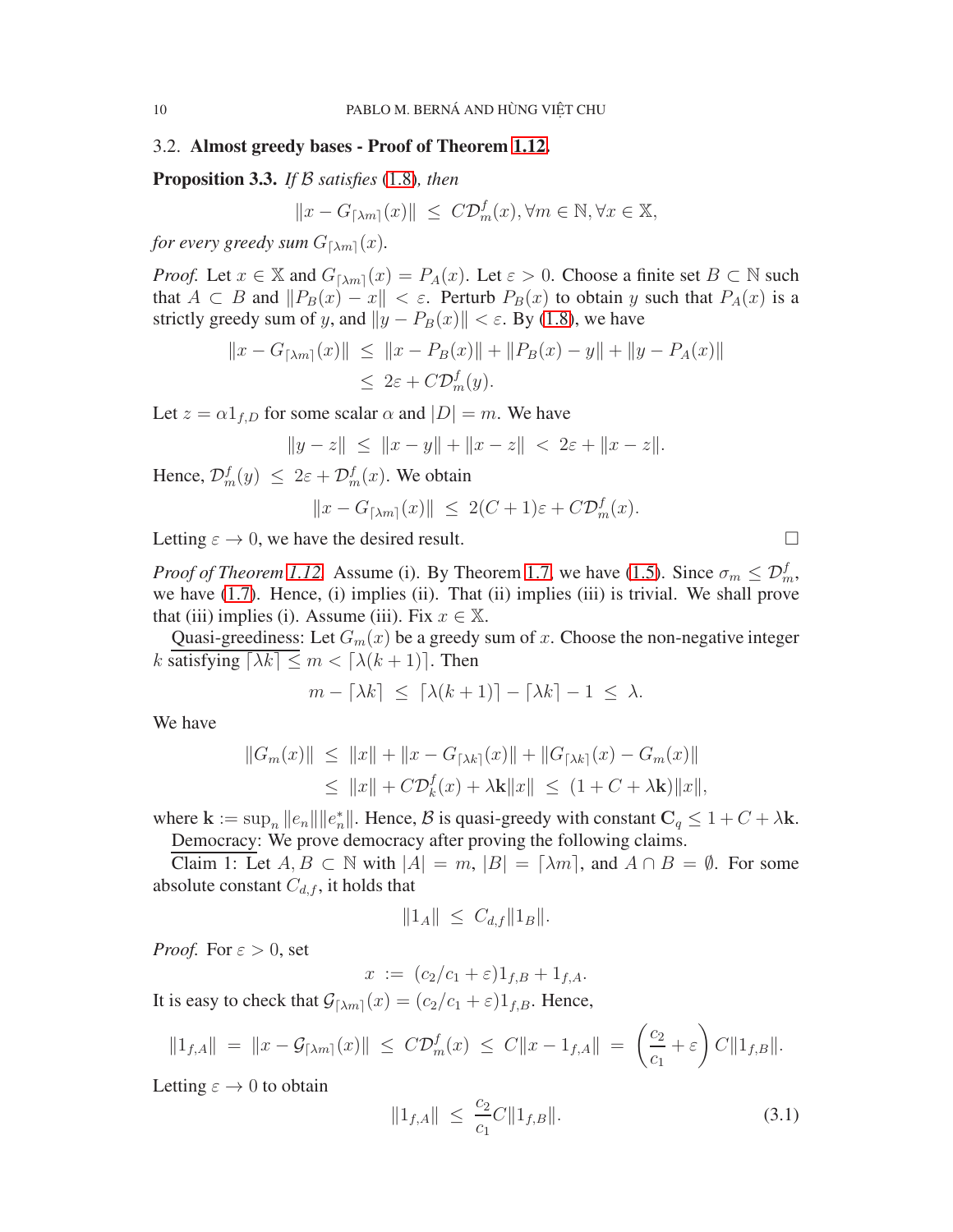By Lemma [2.4,](#page-7-2) we have

<span id="page-10-1"></span>
$$
\frac{c_1}{4\mathbf{C}_q^2} ||1_A|| \le ||1_{f,A}|| \text{ and } ||1_{f,B}|| \le 2\mathbf{C}_q c_2 ||1_B||. \tag{3.2}
$$

From  $(3.1)$  and  $(3.2)$ , we obtain

$$
||1_A|| \leq 8 \left(\frac{c_2}{c_1}\right)^2 C \mathbf{C}_q^3 ||1_B||.
$$

Set  $C_{d,f} = 8 (c_2/c_1)^2 C \mathbb{C}_q^3$  and we are done.

Claim 2: Let  $A, B \subset \mathbb{N}$  be disjoint, finite sets with  $\lambda^2 + 1 < |B|$  and  $|A| = \lceil \lambda |B| \rceil -$ |B|. It holds that  $||1_A|| \leq \Delta_d ||1_B||$  for some absolute constant  $\Delta_d$ .

*Proof.* Let  $v = \lfloor \lambda^2 \rfloor$  and  $|B| = m > \lambda^2 + 1$ . Partition A into v sets  $A_1, A_2, \ldots, A_v$ such that for all  $1 \leq j \leq v$ , we have

$$
|A_j| \le \frac{\lceil \lambda m \rceil - m}{\lambda^2} + 1 < \frac{m}{\lambda}.
$$

Hence,  $\lambda |A_j| < m = |B|$ . Choose  $B_j \subset B$  such that  $|B_j| = |\lambda |A_j|$  and  $\max B_j <$  $\min(B\backslash B_i)$ . We have

$$
\|1_A\| \leq \sum_{j=1}^v \|1_{A_j}\| \leq \sum_{j=1}^v C_{d,f} \|1_{B_j}\| \text{ due to Claim 1}
$$
  

$$
\leq \mathbf{K}_b C_{d,f} \sum_{j=1}^v \|1_B\| = \mathbf{K}_b C_{d,f} \lceil \lambda^2 \rceil \|1_B\|.
$$

Set  $\Delta_d = \mathbf{K}_b C_{d,f} [\lambda^2]$  and we are done.

We are ready to prove democracy. Let  $A, B \subset \mathbb{N}$  be disjoint sets with  $|A| = |B|$  $m > \lambda^2 + 1$ . Choose  $D \subset \mathbb{N}$  such that  $\min D > \max(A \cup B)$  and  $|D| = \lceil \lambda m \rceil - m$ . From Claims 1 and 2, we obtain

$$
||1_A|| \leq C_{d,f}||1_{D\cup B}|| \leq C_{d,f}(||1_B|| + ||1_D||) \leq C_{d,f}(||1_B|| + \Delta_d ||1_B||).
$$

<span id="page-10-0"></span>Therefore,  $||1_A|| \leq C_{d,f} (1 + \Delta_d) ||1_B||$ . We have shown disjoint democracy, which implies democracy according to Proposition 2.1. implies democracy according to Proposition [2.1.](#page-6-2)

#### 4. UNDEMOCRATIC (THUS, NON-GREEDY) BASES THAT SATISFY [\(1.6\)](#page-3-0)

**Definition 4.1.** A function f is said to be **sparse** if there exists  $g : \mathbb{N} \to \mathbb{R}_{>0}$  satisfying

- (1)  $\lim_{n\to\infty} g(n) = \infty$ ,
- (2)  $g(n)/n$  is decreasing or inf  $g(n)/n > 0$ , and
- (3) for all nonempty, finite sets  $A \subset \mathbb{N}$ , we have

<span id="page-10-2"></span>
$$
\max_{n \in A} |f(n)| \ge \frac{g(|A|)}{|A|} \sum_{n \in A} |f(n)|. \tag{4.1}
$$

The function  $g$  is called the **sparseness** of  $f$ .

Example 4.2. We list several examples and nonexamples of sparse functions:

(a) The function  $f \equiv 0$  is sparse with sparseness  $q(n) = n$ .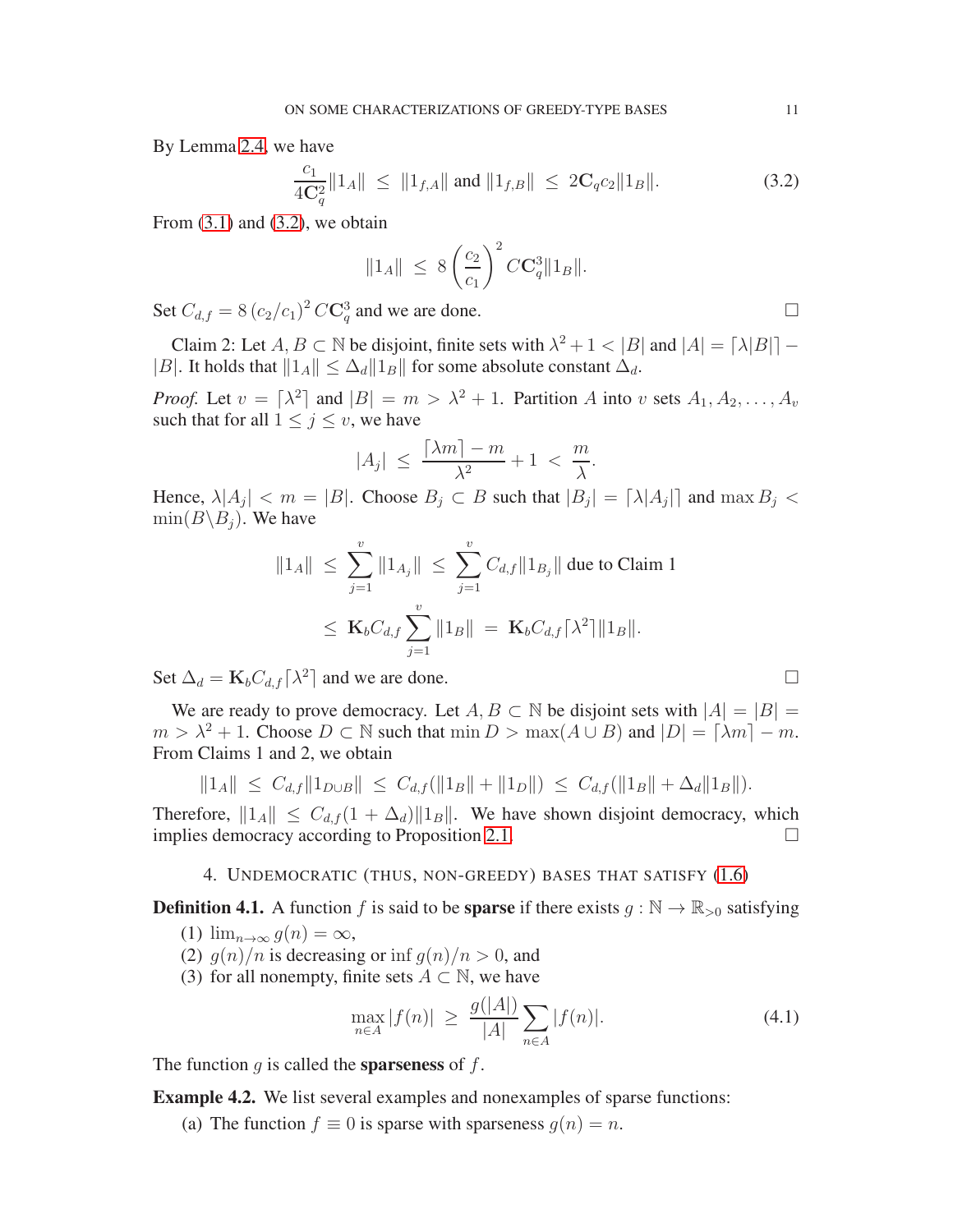- (b) The function  $f(n) = 2^{-n}$  is sparse with sparseness  $g(n) = n/2$ .
- (c) The function  $f(n) = 3^n$  is sparse with sparseness  $g(n) = 2n/3$ .
- (d) If there exist constants  $c_1, c_2$  such that  $0 < c_1 \le \inf_n |f(n)| \le \sup_n |f(n)| \le$  $c_2 < \infty$  (i.e., f is regular), then f is not sparse. To see this, take a finite, nonempty set  $A \subset \mathbb{N}$  with  $|A| = m$ . If f is sparse with sparseness g, we have

$$
c_2 \ge \max_{n \in A} |f(n)| \ge \frac{g(m)}{m} \sum_{n \in A} |f(n)| \ge g(m)c_1,
$$

which contradicts that  $\lim_{n\to\infty} g(n) = \infty$ .

(e) The function  $f(n) = n^{-2}$  is not sparse. Assume otherwise; [\(4.1\)](#page-10-2) implies that, for all  $N \in \mathbb{N}$ ,

$$
\frac{1}{N^2} \ge \frac{g(N)}{N} \sum_{n=N}^{2N-1} \frac{1}{n^2} \ge \frac{g(N)}{N} \int_N^{2N} x^{-2} dx = \frac{g(N)}{2N^2},
$$

which implies that g is bounded, contradicting  $\lim_{n\to\infty} g(n) = \infty$ .

Let  $f : \mathbb{N} \to \mathbb{R}$  be sparse with sparseness q. We now construct a Banach space with a non-greedy basis  $\beta$  that satisfies [\(1.6\)](#page-3-0).

We build a strictly increasing sequence  $(N_k)_{k\geq 1}^{\infty}$  recursively. Let  $N_0$  be the smallest positive integer such that  $g(n) > e$  for all  $n \geq N_0$ , and for  $k \geq 1$ , let  $N_k$  be a number satisfying

$$
N_k \geq g(N_{k-1})2^{N_{k-1}}
$$
 and  $g(N_k) > 3 \log g(N_{k-1});$ 

furthermore, if inf  $q(n)/n > c > 0$  for some  $c > 0$ , then we also require

$$
N_k \geq \frac{3}{c} \log g(N_{k-1}).
$$

For  $k \geq 1$ , let  $\mathbb{X}_k$  be an  $N_k$ -dimensional sequence space equipped with the norm

$$
||(x_1,\ldots,x_{N_k})||_{\mathbb{X}_k} = \max \left\{\max_i |x_i|,\frac{\log g(N_{k-1})}{N_k}\sum_{i=1}^{N_k} |x_i|\right\}.
$$

Let  $\mathbb{X} = c_0(\bigoplus \mathbb{X}_k)$ , which is the direct sum of  $\mathbb{X}_k$  in the sense of  $c_0$ . Each vector x in X is a sequence  $(x_k)_{k=1}^{\infty}$ , where  $x_k \in \mathbb{X}_k$ . We can also write  $(x_k)_{k=1}^{\infty}$  as  $(x_k(i))$ <sub>1≤i≤N<sub>k</sub></sub> , where  $x_k = (x_k(i))_{i=1}^{N_k}$ . For each  $n \in \mathbb{N}$ , let

$$
Q_n(x) := Q_n((x_k)_{k=1}^{\infty}) = x_n.
$$

Since  $||x_n||_{\mathbb{X}_n} \le ||x||_{\mathbb{X}}$ , we have  $||Q_n|| = 1$ . Finally, we define blocks as a partition of  $\mathbb{N}$ :  $M_1 = [1, N_1], M_2 = [N_1 + 1, N_1 + N_2],$  and  $M_k = [\sum_{j=1}^{k-1} N_j + 1, \sum_{j=1}^k N_j]$  for all  $k \geq 3$ . With this notation,  $Q_n(x)$  can be written as

$$
Q_n(x) = P_{M_n}(x).
$$

We consider the standard unit sequence, denoted by  $\mathcal{B} = (e_n)_{n=1}^{\infty}$ , where  $e_n = (\delta_{k,n})_{k=1}^{\infty}$ . By Proposition [2.3,](#page-6-3)  $\beta$  is a Schauder basis.

Claim 4.3. *The basis* B *is not democratic.*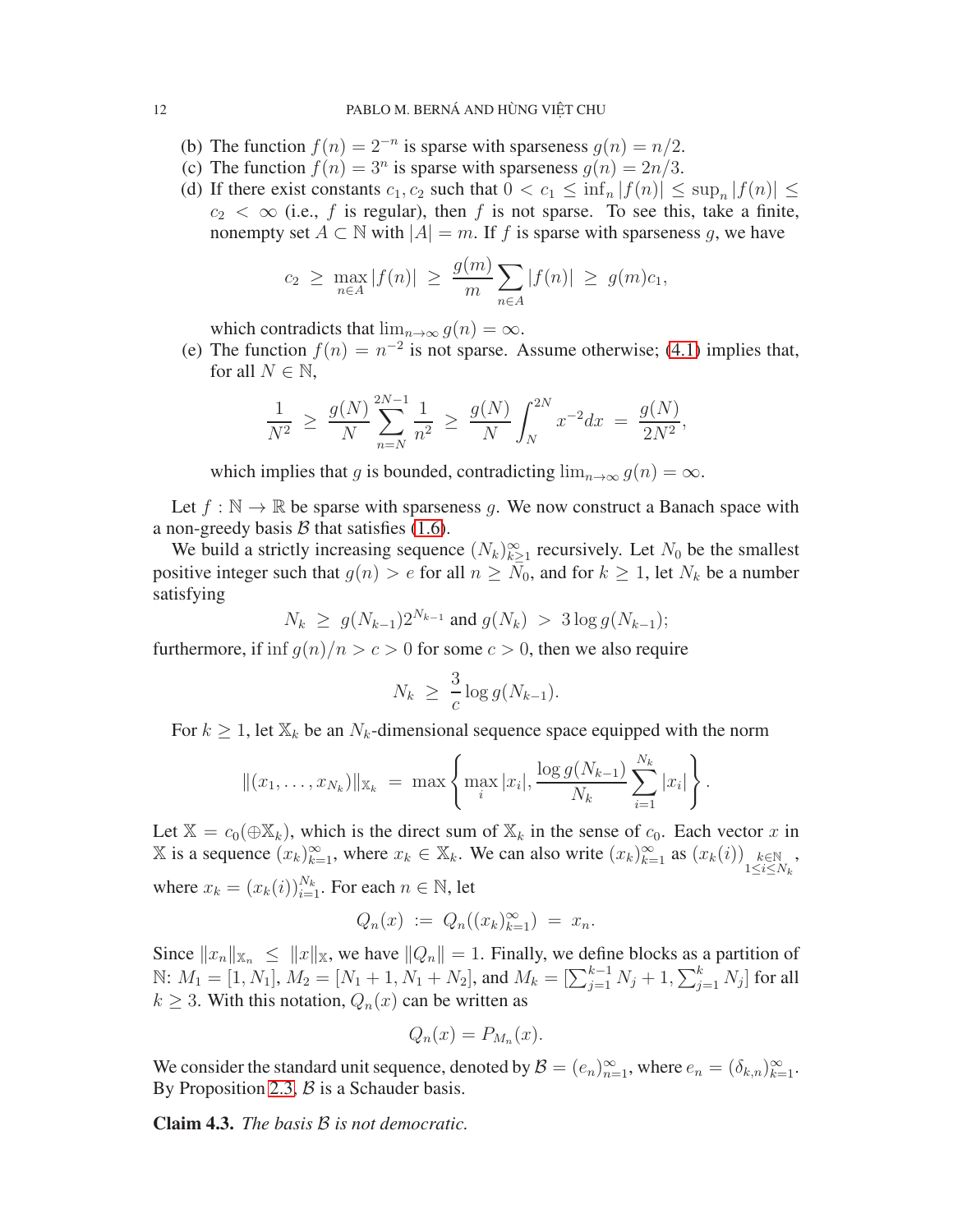*Proof.* Let  $A_k = M_k$  and  $B_k \subset M_{k+1}$  with  $|B_k| = |A_k| = |M_k|$ . Then

 $||1_{A_k}||_{\mathbb{X}} = ||1_{A_k}||_{\mathbb{X}_k} = \log g(N_{k-1}).$ 

Also,

$$
||1_{B_k}||_{\mathbb{X}} = ||1_{B_k}||_{\mathbb{X}_{k+1}} = \max \left\{ 1, \frac{\log g(N_k)}{N_{k+1}} N_k \right\} \le \max \left\{ 1, \frac{N_k \log g(N_k)}{g(N_k) 2^{N_k}} \right\} = 1,
$$

for sufficiently large  $k$ . Since

$$
\frac{\|1_{A_k}\|_{\mathbb{X}}}{\|1_{B_k}\|_{\mathbb{X}}} = \log g(N_{k-1}) \to \infty \text{ as } k \to \infty,
$$

we know that B is not democratic.

**Claim 4.4.** *The basis* B *satisfies* [\(1.6\)](#page-3-0); indeed, for all  $x \in \mathbb{X}$  and  $m \in \mathbb{N}$ , it holds that

$$
||x - \mathcal{G}_m(x)||_{\mathbb{X}} \leq 2\mathcal{D}_m^f(x).
$$

*Proof.* Fix  $x \in \mathbb{X}$ ,  $m \in \mathbb{N}$ ,  $A \subset \mathbb{N}$  with  $|A| = m$ , and  $\alpha \in \mathbb{R}$ . We shall show that

$$
||x - \mathcal{G}_m(x)||_X \leq 2||x - \alpha 1_{f,A}||_X.
$$

Let  $y := x - \mathcal{G}_m(x)$  and write  $y = (y_k)_{k=1}^{\infty}$ , where  $y_k \in \mathbb{X}_k$ . Then

$$
||y||_{\mathbb{X}} = \max_{k} ||y_k||_{\mathbb{X}_k} = ||y_r||_{\mathbb{X}_r}
$$

for some r. If  $||y_r||_{X_r} = 0$ , there is nothing to prove. Assume that  $||y_k||_{X_r} > 0$ . We consider two cases.

Case 1:  $||y_r||_{\mathbb{X}_r} \leq 2 \max_i |y_r(i)| = 2|y_r(j)|$  for some  $1 \leq j \leq N_r$ . Since  $y_r(j)$  is a coordinate we have after substracting the greedy sum of order  $m$  from  $x$ , we know that x has at least  $m + 1$  coordinates of magnitude at least  $|y_r(j)|$ . Hence,  $||x - \alpha 1_{f,A}||_{\mathbb{X}} \ge$  $|y_r(j)|$ , since  $|A| = m$ . Therefore,

$$
||y||_{\mathbb{X}} = ||y_r||_{\mathbb{X}_r} \leq 2||x - \alpha 1_{f,A}||_{\mathbb{X}}.
$$

Case 2:  $||y_r||_{\mathbb{X}_r} > 2 \max_i |y_r(i)|$ . By the definition of  $|| \cdot ||_{\mathbb{X}_r}$ , we have

<span id="page-12-1"></span>
$$
||y_r||_{\mathbb{X}_r} = \frac{\log g(N_{r-1})}{N_r} ||y_r||_{\ell_1}.
$$
\n(4.2)

If we can show that

<span id="page-12-2"></span><span id="page-12-0"></span>
$$
||y_r||_{\mathbb{X}_r} \leq 2||x_r - \alpha Q_r 1_{f,A}||_{\mathbb{X}_r}, \tag{4.3}
$$

then we are done. Indeed, assume that we have [\(4.3\)](#page-12-0). Then

 $||y||_{\mathbb{X}} = ||y_r||_{\mathbb{X}_r} \leq 2||x_r - \alpha Q_r 1_{f,A}||_{\mathbb{X}_r} \leq 2||Q_r|| ||x - \alpha 1_{f,A}||_{\mathbb{X}} = 2||x - \alpha 1_{f,A}||_{\mathbb{X}}.$ Assume, for a contradiction, that [\(4.3\)](#page-12-0) does not hold. By the definition of  $\|\cdot\|_{\mathbb{X}_r}$ , we have

$$
||y_r||_{\mathbb{X}_r} > 2||x_r - \alpha Q_r 1_{f,A}||_{\mathbb{X}_r}
$$
  
=  $2 \max \left\{ ||x_r - \alpha Q_r 1_{f,A}||_{\infty}, \frac{\log g(N_{r-1})}{N_r} ||x_r - \alpha Q_r 1_{f,A}||_{\ell_1} \right\}.$  (4.4)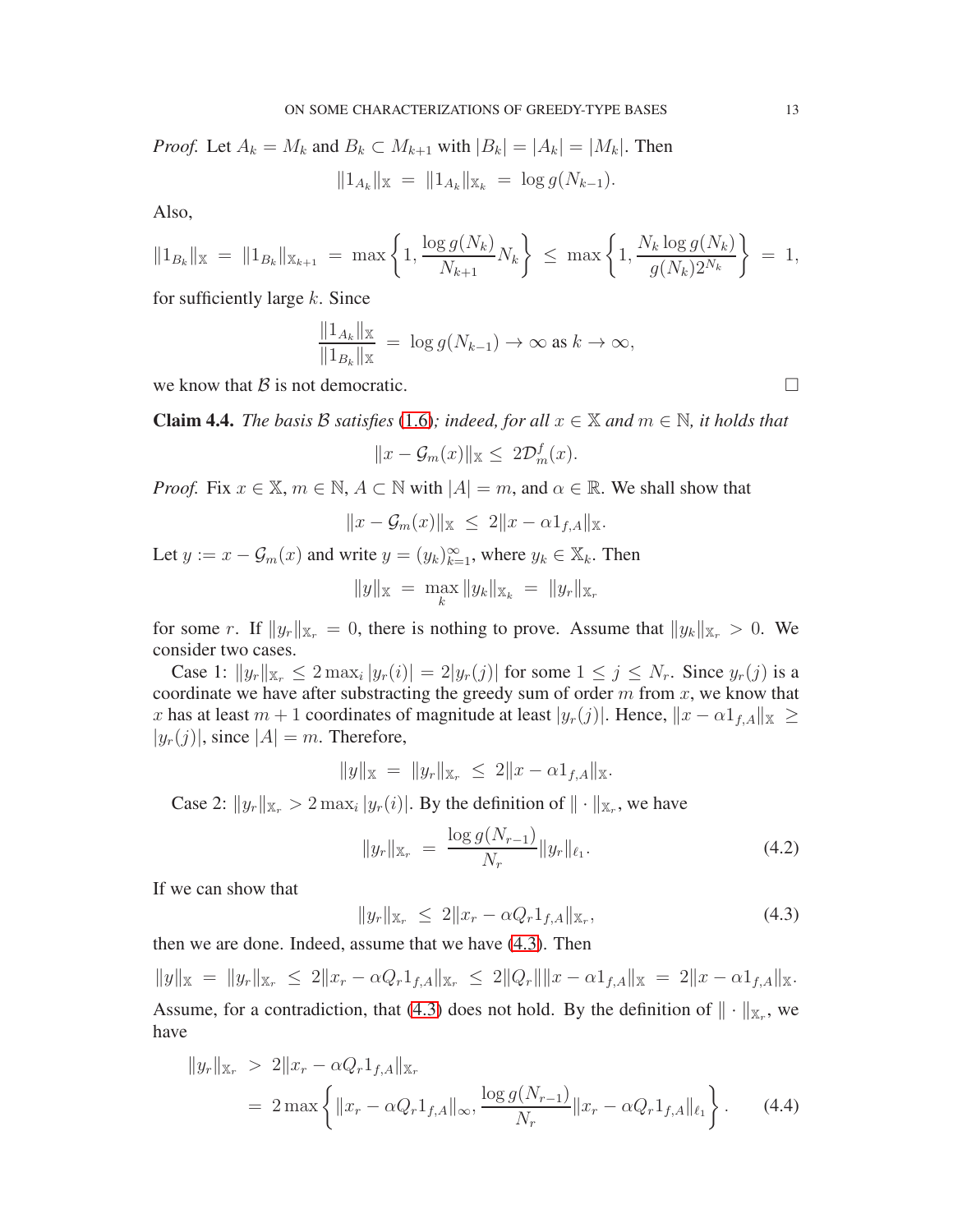We estimate  $\frac{\log g(N_{r-1})}{N_r} ||x_r - \alpha Q_r 1_{f,A}||_{\ell_1}$ . Write  $\mathcal{G}_m(x) = P_\Lambda(x)$  and  $\Lambda = \bigcup_{k=1}^{\infty} \Lambda_k$ , where  $\Lambda_k = \Lambda \cap \dot{M}_k$ . It follows that  $y_r = P_{\Lambda_r^c} x_r$ . Hence,

$$
\frac{\log g(N_{r-1})}{N_r} \|x_r - \alpha Q_r 1_{f,A}\|_{\ell_1} \ge \frac{\log g(N_{r-1})}{N_r} \|y_r - \alpha Q_r P_{\Lambda_r^c} 1_{f,A}\|_{\ell_1}
$$

$$
\ge \frac{\log g(N_{r-1})}{N_r} \|y_r\|_{\ell_1} - \frac{\log g(N_{r-1})}{N_r} |\alpha| \|Q_r P_{\Lambda_r^c} 1_{f,A}\|_{\ell_1}
$$

$$
= \|y_r\|_{\mathbb{X}_r} - \frac{\log g(N_{r-1})}{N_r} |\alpha| \|Q_r P_{\Lambda_r^c} 1_{f,A}\|_{\ell_1}.
$$
(4.5)

The last equality is due to  $(4.2)$ . From  $(4.4)$  and  $(4.5)$ , we obtain

<span id="page-13-2"></span><span id="page-13-1"></span>
$$
||Q_r P_{\Lambda_r^c} 1_{f,A}||_{\ell_1} |\alpha| \ge \frac{N_r}{2 \log g(N_{r-1})} ||y_r||_{\mathbb{X}_r}.
$$
\n(4.6)

On the other hand, [\(4.4\)](#page-12-2) gives

<span id="page-13-3"></span>
$$
||y_r||_{\mathbb{X}_r} > 2||x_r - \alpha Q_r 1_{f,A}||_{\infty} \ge 2||\alpha P_{\Lambda_r^c} Q_r 1_{f,A} - y_r||_{\infty}
$$
  
\n
$$
\ge 2|\alpha| ||P_{\Lambda_r^c} Q_r 1_{f,A}||_{\infty} - 2||y_r||_{\infty}.
$$

Hence,

 $2|\alpha| \|P_{\Lambda_r^c} Q_r 1_{f,A}\|_\infty \ < \ \|y_r\|_{\mathbb{X}_r} + 2\|y_r\|_\infty \ \leq \ 3\|y_r\|_{\mathbb{X}_r}$  $(4.7)$ Since  $f$  is sparse with sparseness  $g$ ,

<span id="page-13-4"></span>
$$
||P_{\Lambda_r^c} Q_r 1_{f,A}||_{\infty} \ge \begin{cases} \frac{g(N_r)}{N_r} ||P_{\Lambda_r^c} Q_r 1_{f,A}||_{\ell_1} & \text{if } g(n)/n \text{ is decreasing,} \\ c||P_{\Lambda_r^c} Q_r 1_{f,A}||_{\ell_1} & \text{if } \inf g(n)/n \ge c > 0. \end{cases}
$$
(4.8)

From [\(4.6\)](#page-13-2), [\(4.7\)](#page-13-3), and [\(4.8\)](#page-13-4), we obtain

$$
3||y_r||_{\mathbb{X}_r} > 2|\alpha|||P_{\Lambda_r^c} Q_r 1_{f,A}||_{\infty}
$$
  
\n
$$
\geq \begin{cases} 2|\alpha| \frac{g(N_r)}{N_r} || P_{\Lambda_r^c} Q_r 1_{f,A} ||_{\ell_1} \geq \frac{g(N_r)}{\log g(N_{r-1})} ||y_r||_{\mathbb{X}_r} & \text{if } g(n)/n \text{ is decreasing,} \\ 2|\alpha|c||P_{\Lambda_r^c} Q_r 1_{f,A} ||_{\ell_1} \geq \frac{cN_r}{\log g(N_{r-1})} ||y_r||_{\mathbb{X}_r} & \text{if } \inf g(n)/n \geq c > 0. \end{cases}
$$

which gives either

$$
\frac{g(N_r)}{\log g(N_{r-1})} < 3 \text{ or } \frac{N_r}{\log g(N_{r-1})} < \frac{3}{c}.
$$

<span id="page-13-0"></span>both of which contradict our construction of  $(N_k)_{k\geq 1}$ .

5. WHEN DEMOCRACY AND  $f$ -DEMOCRACY ARE NOT EQUIVALENT

The goal of this section is to complement Proposition [3.2](#page-8-0) by giving examples that show non-equivalence of democracy and  $f$ -democracy when  $\beta$  is conditional. For quasi-greedy bases, democracy and f-democracy are still equivalent (see Proposition [5.1](#page-13-5) below.) Hence, examples of bases that demonstrate the non-equivalence are, in fact, not quasi-greedy.

<span id="page-13-5"></span>Proposition 5.1. *Let* <sup>B</sup> *be a quasi-greedy basis of a Banach space* <sup>X</sup> *with quasi-greedy constant*  $C_q$ *. Suppose that*  $f : \mathbb{N} \to \mathbb{R}$  *is regular; that is,*  $0 < c_1 \le \inf |f(n)| \le$  $\sup |f(n)| \leq c_2 < \infty$  *for some constants*  $c_1$  *and*  $c_2$ *.* 

(i) If B is  $C_{d,f}$ -f-democratic, then B is  $\left(8\frac{c_2}{c_1}\right)$  $\frac{c_2}{c_1} C_{d,f} \mathbf{C}^3_q$  -democratic.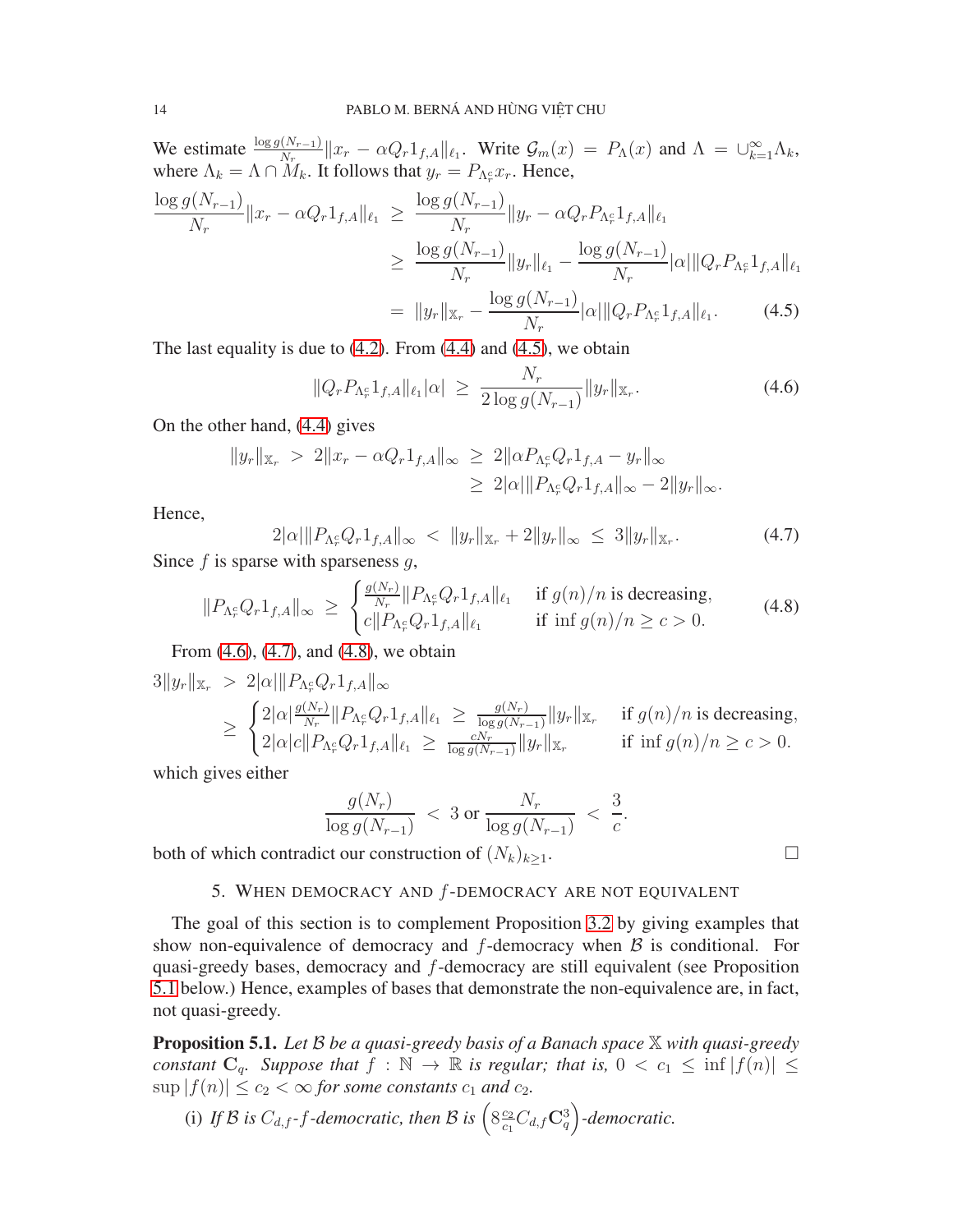(ii) If 
$$
\mathcal B
$$
 is  $C_d$ -democratic, then  $\mathcal B$  is  $\left(8\frac{c_2}{c_1}C_d\mathbf{C}_q^3\right)$ - $f$ -democratic.

*Proof.* Assume that B is  $C_{d,f}$ -f-democratic. Let  $A, B \subset \mathbb{N}$  with  $|A| = |B| = m$ . Then

<span id="page-14-0"></span>
$$
||1_{f,A}|| \leq C_{d,f}||1_{f,B}||. \tag{5.1}
$$

By Lemma [2.4,](#page-7-2) we have

<span id="page-14-1"></span>
$$
\frac{c_1}{4\mathbf{C}_q^2} \|1_A\| \le \|1_{f,A}\| \text{ and } \|1_{f,B}\| \le 2\mathbf{C}_q c_2 \|1_B\|.
$$
 (5.2)

From  $(5.1)$  and  $(5.2)$ , we obtain

$$
||1_A|| \leq 8\frac{c_2}{c_1}C_{d,f} \mathbf{C}_q^3 ||1_B||.
$$

Hence,  $B$  is  $\left(8 \frac{c_2}{c_1}\right)$  $\frac{c_2}{c_1} C_{d,f} \mathbf{C}_q^3$  -democratic.

Now, assume that B is  $C_d$ -democratic. Let  $A, B \subset \mathbb{N}$  with  $|A| = |B| = m$ . Then

<span id="page-14-2"></span>
$$
||1_A|| \le C_d ||1_B||. \tag{5.3}
$$

By Lemma [2.4,](#page-7-2) we have

<span id="page-14-3"></span>
$$
||1_{f,A}|| \le 2C_q c_2 ||1_A|| \text{ and } c_1 ||1_B|| \le 4C_q^2 ||1_{f,B}||. \tag{5.4}
$$

From  $(5.3)$  and  $(5.4)$ , we obtain

$$
||1_{f,A}|| \leq 8\frac{c_2}{c_1}C_d\mathbf{C}_q^3||1_{f,B}||.
$$

Hence,  $B$  is  $\left(8\frac{c_2}{c_1}\right)$  $\frac{c_2}{c_1}C_d\mathbf{C}_q^3$  - f-democratic.

5.1. Example of a democratic basis that is not f-democratic. Let  $(N_k)_{k=1}^{\infty}$  be a strictly increasing sequence of positive integers. Define  $\mathbb{X}_k$  to be an  $N_k$ -dimensional Banach space, where

$$
||(x_1,...,x_{N_k})||_{\mathbb{X}_k} = \max \left\{ \max_i |x_i|, \max_j \left| \sum_{i=j}^{N_k} x_i \right| \right\}.
$$

Let X be  $\ell_1(\oplus X_k)$ , the direct sum of  $X_k$  in the sense of  $\ell_1$ . We consider the standard unit sequence, denoted by  $\mathcal{B} = (e_n)_{n=1}^{\infty}$ , where  $e_n = (\delta_{k,n})_{k=1}^{\infty}$ . Each vector x in X is a sequence  $(x_k)_{k=1}^{\infty}$ , where  $x_k \in \mathbb{X}_k$ . We can also write  $(x_k)_{k=1}^{\infty}$  as  $(x_k(i))_{\substack{k \in \mathbb{N} \\ 1 \le i \le N_k}}$ , where  $x_k = (x_k(i))_{i=1}^{N_k}$ . By Proposition [2.3,](#page-6-3)  $\mathcal{B}$  is a Schauder basis.

Claim 5.2. *The standard unit basis* B *is democratic.*

*Proof.* Since for any finite set  $A \subset \mathbb{N}$ , we have  $||1_A||_{\mathbb{X}} = |A|$ , we know that  $\beta$  is democratic.

**Claim 5.3.** *The standard unit basis*  $\mathcal{B}$  *is not f-democratic, where*  $f(n) = (-1)^n$ *.* 

*Proof.* Partition N into blocks:  $M_1 = [1, N_1], M_2 = [N_1 + 1, N_2]$ , and  $M_k = [\sum_{i=1}^{k-1} N_i +$ 1,  $N_k$  for  $k \geq 3$ . Let  $m \geq 3$  and choose

$$
A = \left\{1, N_1 + 1, N_1 + N_2 + 1, \ldots, \sum_{n=1}^{m-1} N_n + 1\right\},\,
$$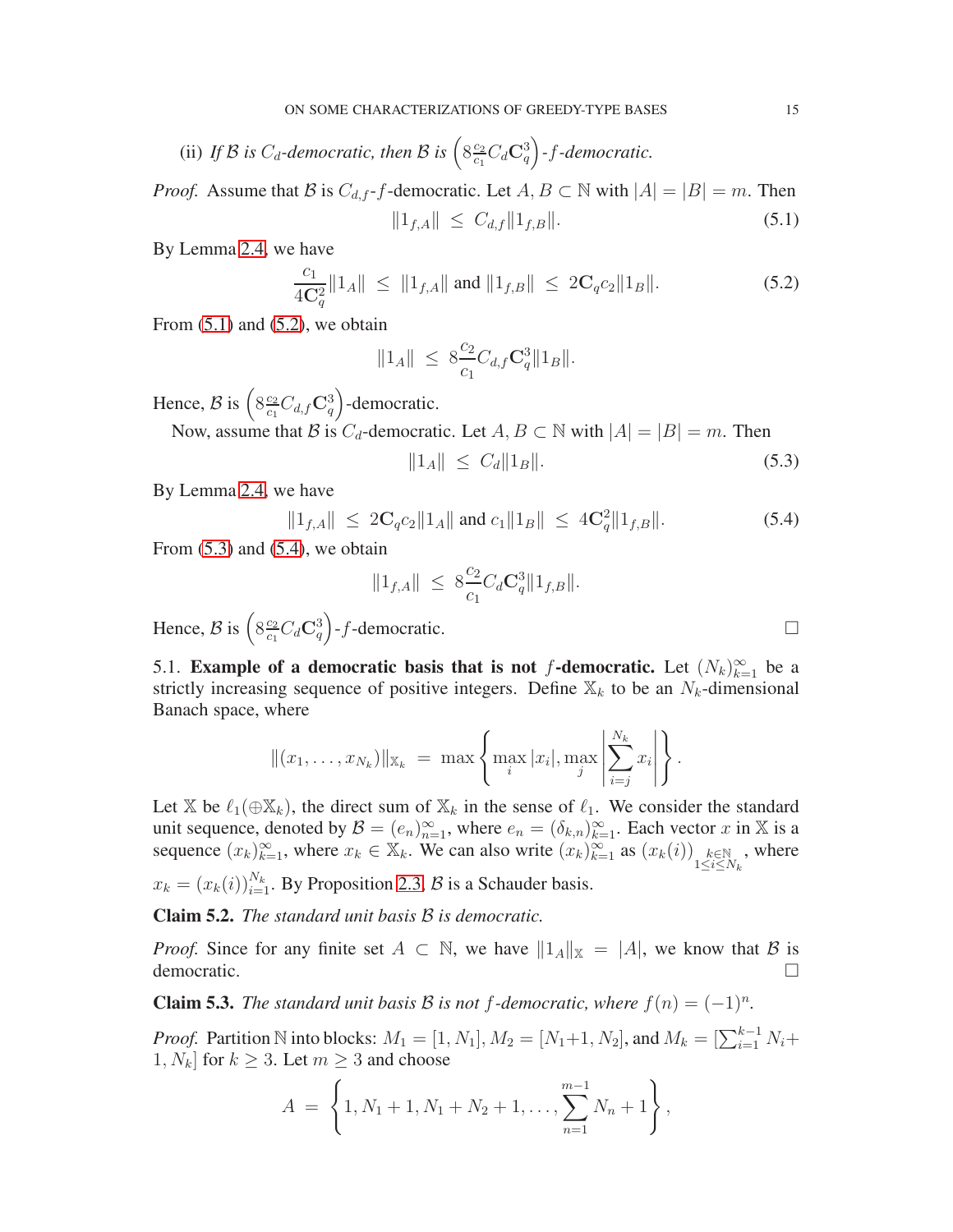and  $B \subset M_k$  for some sufficiently large k. We have  $||1_A||_{\mathbb{X}} = m$  and  $||1_B||_{\mathbb{X}} = 1$ .<br>Therefore, B is not f-democratic. Therefore,  $\beta$  is not f-democratic.

# 5.2. Example of an f-democratic basis that is not democratic. We define a norm on  $c_{00}$

$$
||(x_1, x_2, x_3,...)|| = \sup \left\{ \left| \sum_{i=1}^N (-1)^i x_{n_i} \right| : N \in \mathbb{N}, (n_i)_{i=1}^N \subset \mathbb{N}, n_1 < n_2 < \cdots \right\}.
$$

Let  $X$  be the completion of  $c_{00}$  with respect to this norm. Consider the standard unit sequence, denoted by  $\mathcal{B} = (e_n)_{n=1}^{\infty}$ , where  $e_n = (\delta_{k,n})_{k=1}^{\infty}$ .

<span id="page-15-0"></span>Claim 5.4. *The sequence* B *is a Schauder basis.*

*Proof.* For each  $n \in \mathbb{N}$ , define  $e_n^* : \mathbb{X} \to \mathbb{R}$  as  $e_n^*((x_1, x_2, x_3, \ldots)) = x_n$ . If  $y =$  $(y_1, y_2, y_3, ...) \in \mathbb{X}$ , we have

$$
||y|| \ge ||y||_{\infty} \ge |y_n| = |e_n^*(y)|, \forall n \in \mathbb{N}.
$$

Hence,  $e_n^* \in \mathbb{X}^*$ . We shall show that for each  $y \in \mathbb{X}$ ,  $y = \sum_{n=1}^{\infty} e_n^*(y)e_n$ . Let  $\varepsilon > 0$ . It suffices to show that there exists an  $M \in \mathbb{N}$  such that

$$
\left\| \sum_{n=j}^{\infty} e_n^*(y) e_n \right\| \le \varepsilon, \forall j \ge M.
$$

Suppose otherwise; that is,  $\|\sum_{n=j}^{\infty} e_n^*(y)e_n\| > \varepsilon$  holds for infinitely many j. Since  $y \in$ X, there exists a sequence  $y_m \in c_{00}$  such that  $||y_m - y|| < \varepsilon$ . Let  $M = \max \text{supp}(y_m)$ and choose  $j_0 > M$  such that  $\parallel$  $\sum_{n=j_0}^{\infty} e_n^*(y)e_n\| > \varepsilon$ . By the definition of  $\|\cdot\|$ , we have the following contradiction

$$
\varepsilon > \|y - y_m\| \ge \left\|\sum_{n=j_0}^{\infty} e_n^*(y)e_n\right\| > \varepsilon.
$$

This completes our proof.  $\Box$ 

Claim 5.5. *The standard unit basis* B *is not democratic.*

*Proof.* Let  $m \in \mathbb{N}$ . Choose  $A = \{1, 2, 3, ..., m\}$  and  $B = \{1, 3, 5, ..., 2m - 1\}$ . It is easy to check that  $||1_A|| = 1$  and  $||1_B|| = m$ . Since m is arbitrary, X is not democratic. democratic.

**Claim 5.6.** *The standard unit basis*  $\mathcal{B}$  *is f-democratic, where*  $f(n) = (-1)^n$ .

*Proof.* Let  $m \in \mathbb{N}$  and  $A, B \subset \mathbb{N}$  with  $|A| = |B| = m$ . It is easy to check that  $||1_A|| = ||1_B|| = m$ . Hence,  $B$  is 1-f-democratic.  $||1_A|| = ||1_B|| = m$ . Hence,  $\beta$  is 1-f-democratic.

Next, we give examples of unconditional bases that witness either democracy or f-democracy but not both. Due to Proposition [5.1,](#page-13-5) we know that  $f$  cannot be regular.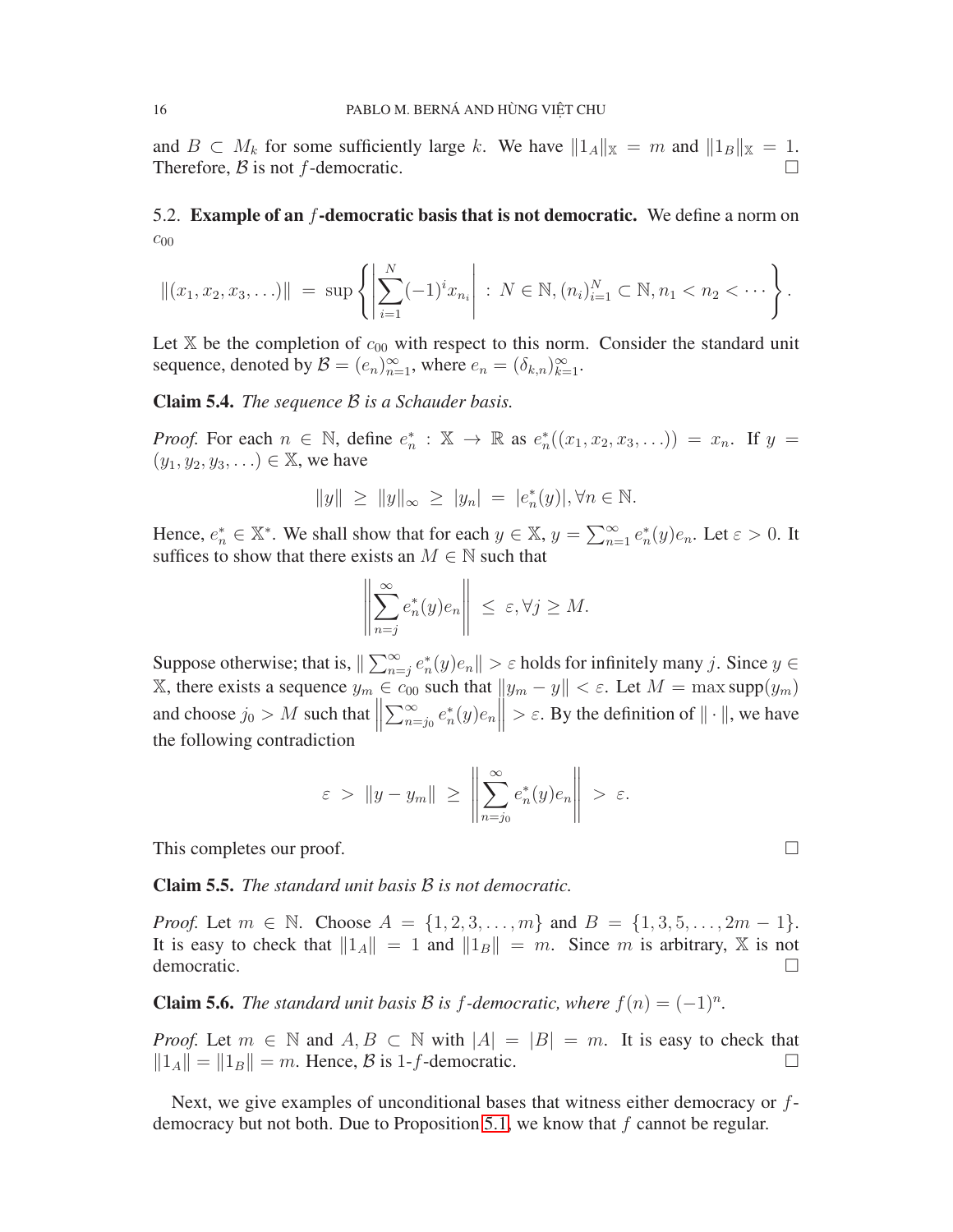5.3. Greedy basis that is not  $f$ -democratic. We shall use the Schreier space, denoted by S, as an example. The space was constructed by J. Schreier [\[9\]](#page-21-9) as a counterexample to a question of Banach and Saks. It has the property that the standard unit basis is weakly null, but there is no subsequence that Cesàro sums to 0. We describe the construction of the Schreier space. Let  $\mathcal{F} = \{F \subset \mathbb{N} : \min F \geq |F|\}.$  The Schreier space is the completion of  $c_{00}$  with respect to the norm

$$
||(x_1, x_2, x_3, \ldots)||_{\mathbb{S}} = \sup_{F \in \mathcal{F}} \sum_{i \in F} |x_i|.
$$

It is well-known that the standard unit sequence, denoted by  $\beta$ , is an unconditional, Schauder basis of S.

Claim 5.7. *The basis* B *is* 2*-democratic.*

*Proof.* Let  $A \subset \mathbb{N}$  be a finite set with  $|A| = m$ . By the definition of  $\|\cdot\|_{\mathbb{S}}$ , we have  $||1_A||_{\mathcal{S}} \leq m$ . On the other hand, write  $A = \{n_1, n_2, \ldots, n_m\}$ . Consider

$$
F := \{ n_{\lfloor m/2 \rfloor + 1}, \ldots, n_m \} \in \mathcal{F}.
$$

Clearly,

$$
\min F = n_{\lfloor m/2 \rfloor + 1} \geq \lfloor m/2 \rfloor + 1 \geq m - \lfloor m/2 \rfloor = |F|.
$$

Hence,  $||1_A||_{\mathbb{S}} \ge m - |m/2| \ge m/2$ . These bounds on  $||1_A||_{\mathbb{S}}$  imply 2-democracy.  $\square$ 

**Claim 5.8.** *The basis* B *is not* f-democratic, where  $f(n) = 1/n$ .

*Proof.* Let  $m \in \mathbb{N}$  be sufficient large. Let  $A = \{1, \ldots, m\}$  and  $B = \{m+1, \ldots, 2m\}$ . Then

$$
||1_{f,B}||_{\mathbb{S}} = \sum_{n=1}^{m} \frac{1}{n} \ge \frac{1}{2} \log m.
$$

We bound  $||1_{f,A}||$  from above. Let  $F \in \mathcal{F}$ . If  $\min F > m$ , then  $\sum_{i \in F} |e_i^*(1_{f,A})| = 0$ . If  $2 \leq \min F \leq m$ , then

$$
\sum_{i \in F} |e_i^*(1_{f,A})| \le \sum_{n=\min F}^{2 \min F - 1} \frac{1}{n} \le \int_{\min F - 1}^{2 \min F - 1} \frac{dx}{x} = \log \frac{2 \min F - 1}{\min F - 1} = O(1).
$$

If  $\min F = 1$ , then  $F = \{1\}$ , which gives  $\sum_{i \in F} |e_i^*(1_{f,A})| = 1$ . Hence,  $||1_{f,A}||_{\mathcal{S}} =$  $O(1)$ . This completes our proof.

5.4. Unconditional and  $f$ -democratic basis that is not democratic. Observe that if  $\sum_{n} |f(n)| < c < \infty$  and  $f(1) \neq 0$ , then any normalized basis is f-democratic. Indeed, for any finite set  $A \subset \mathbb{N}$ , we have

$$
\frac{|f(1)|}{\mathbf{K}_b} = \frac{1}{\mathbf{K}_b} ||f(1)e_{\min A}|| \le ||1_{f,A}|| \le \sum_n |f(n)| < c.
$$

Hence,  $\|1_{f,A}\|$  is bounded by positive constants independent of A, which implies fdemocracy. On the other hand, there are many examples of an unconditional basis that is not democratic (see [\[1,](#page-21-4) Example 10.4.4].)

Suppose that f does not satisfy  $\sum_{n}|f(n)| < \infty$ , we shall construct an unconditional basis that is f-democratic but not democratic.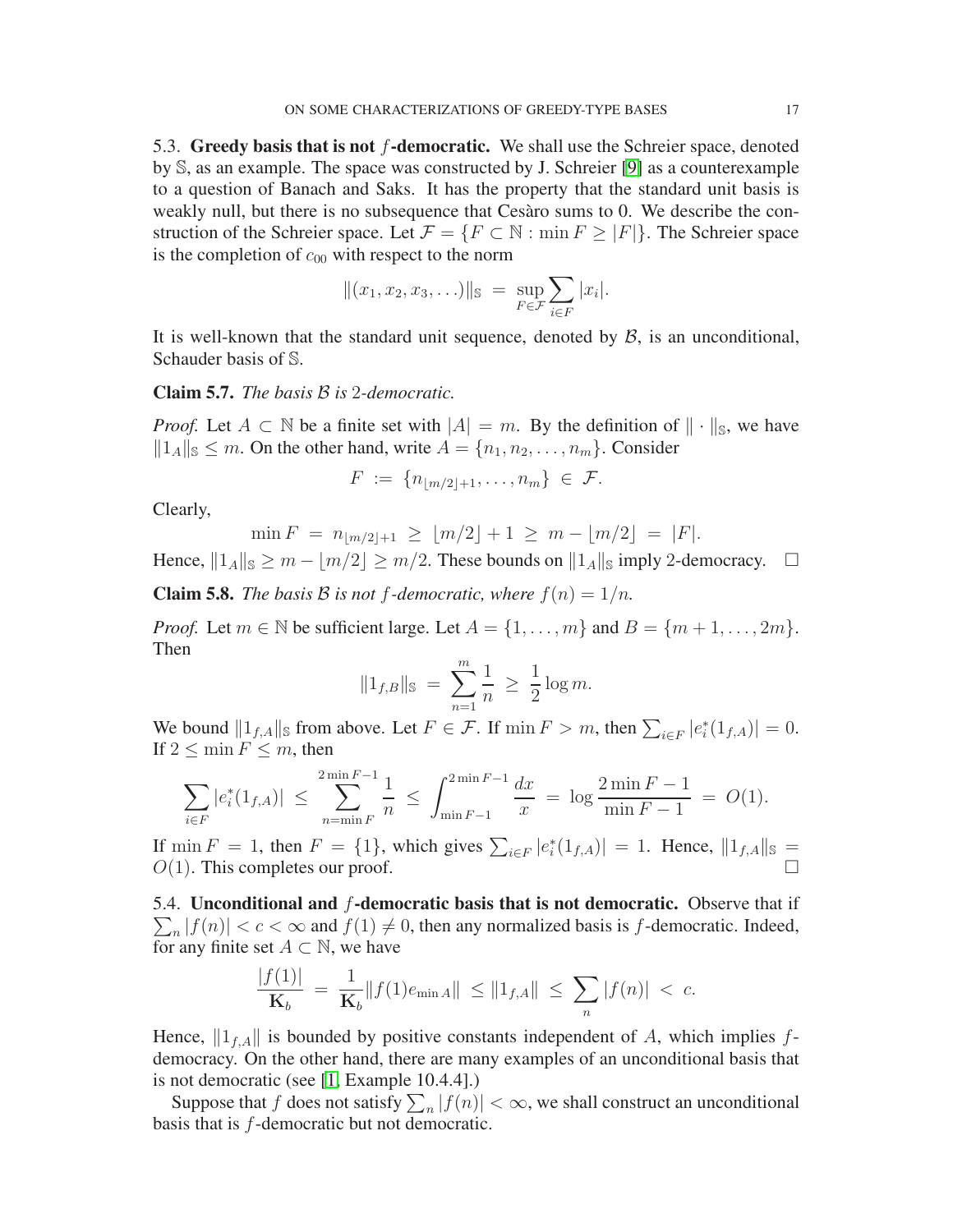Let  $f(n) = n^{-1/2}, s_n = \sum_{i=1}^n$ 1  $\frac{1}{i}$ , and  $\Pi$  be the set of all permutations of N. Let  $d_1, d_2 > 0$  be such that  $d_1 \log n < s_n < d_2 \log n$  whenever  $n \geq 2$ . Let X be the completion of  $c_{00}$  with respect to the following norm

$$
||(x_1, x_2, x_3, \ldots)|| = \max \left\{ \sup_n \frac{1}{\sqrt{s_n}} \sup_{\pi \in \Pi} \sum_{i=1}^n \frac{|x_{\pi(i)}|}{i^{1/2}}, \left(\sum_i |x_{2i}|^2\right)^{1/2}\right\}.
$$

For convenience, set

$$
||(x_1, x_2, x_3, \ldots)||_1 = \sup_n \frac{1}{\sqrt{s_n}} \sup_{\pi \in \Pi} \sum_{i=1}^n \frac{|x_{\pi(i)}|}{i^{1/2}} \text{ and }
$$

$$
||(x_1, x_2, x_3, \ldots)||_2 = \left(\sum_i |x_{2i}|^2\right)^{1/2}.
$$

Using the same argument as in the proof of Claim [5.4,](#page-15-0) we can show that  $\mathcal{B} = (e_n)_{n=1}^{\infty}$ , where  $e_n = (\delta_{k,n})_{k=1}^{\infty}$ , is a Schauder basis. Clearly,  $\beta$  is unconditional.

Claim 5.9. *The basis* B *is not democratic.*

*Proof.* Let  $m \ge 5$ . Choose  $A = \{2, 4, ..., 2m\}$  and  $B = \{1, 3, ..., 2m - 1\}$ . Then  $||1_A||_2 = m^{1/2}$  and  $||1_B||_2 = 0$ . For any  $D \subset \mathbb{N}$  with  $|D| = m$ , we shall estimate  $||1_D||_1$ :

$$
||1_D||_1 = \sup_{n \le m} \frac{1}{\sqrt{s_n}} \sum_{i=1}^n \frac{1}{i^{1/2}} \le O(1) \vee \sup_{5 \le n \le m} \frac{2n^{1/2} - 1}{(d_1 \log n)^{1/2}} = O(1) \vee \frac{2m^{1/2} - 1}{(d_1 \log m)^{1/2}}.
$$

Therefore, for sufficiently large  $m$ ,

$$
||1_A|| = m^{1/2}
$$
, while  $||1_B|| \le \frac{2m^{1/2} - 1}{(d_1 \log m)^{1/2}}$ .

Hence,  $\beta$  is not democratic.

Claim 5.10. *The basis* B *is* f*-democratic.*

*Proof.* Let  $A \subset \mathbb{N}$  with  $|A| = m$ . Write  $A = \{n_1, n_2, \dots, n_m\}$ . We have

$$
||1_{f,A}||_2 \leq \left(\sum_{i=1}^m \frac{1}{i}\right)^{1/2} = s_m^{1/2},
$$

while

$$
||1_{f,A}||_1 = \sup_{n \le m} \frac{1}{\sqrt{s_n}} \sum_{i=1}^n \frac{1}{i} = s_m^{1/2}.
$$

Therefore,  $||1_{f,A}|| = s_m^{1/2}$  and  $\beta$  is thus, f-democratic.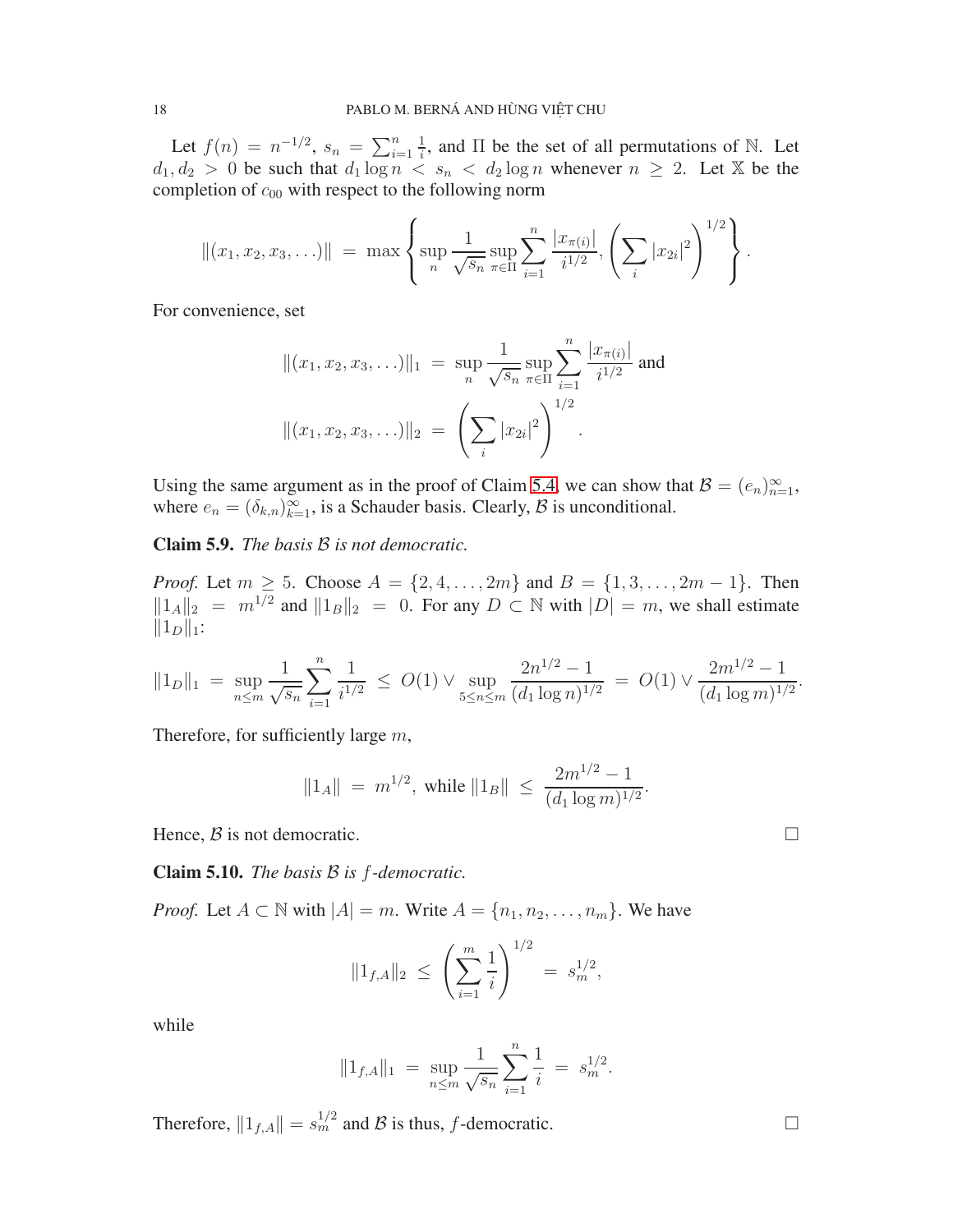### <span id="page-18-0"></span>6. CHARACTERIZATION OF QUASI-GREEDY BASES - PROOF OF THEOREM [1.18](#page-5-0)

We present an useful result due to Wojtaszczyk (see Lemma [6.1\)](#page-18-1). For existing proofs, see [\[10\]](#page-21-3) or [\[8,](#page-21-7) Lemma 2.1]. We shall improve the boundedness constant in the lemma from  $C_q^4$  down to  $C_q^3$ .

<span id="page-18-1"></span>**Lemma 6.1.** Let  $(e_n)_{n=1}^{\infty}$  be a quasi-greedy basis with constant  $C_q$ . Fix  $t \in (0,1]$  and  $x \in \mathbb{X}$ *. Let*  $A_1$  *and*  $A_2$  *be finite sets of positive integers such that*  $A_1 \subset A_2$  *and for all*  $n \in A_2$ , we have  $t \leq |e_n^*(x)| \leq 1$ . Then

$$
||P_{A_1}(x)|| \leq \frac{8\mathbf{C}_q^3}{t} ||P_{A_2}(x)||.
$$

*Proof.* Let  $\varepsilon \equiv (\text{sign}(e_n^*(x))$ . Using Lemma [2.4,](#page-7-2) we obtain

$$
||P_{A_1}(x)|| \leq 2C_q ||1_{A_1}|| \leq 4C_q^2 \frac{1}{t} t ||1_{\varepsilon A_2}|| \leq \frac{8C_q^3}{t} ||P_{A_2}(x)||.
$$

<span id="page-18-2"></span>**Lemma 6.2.** Let B be a quasi-greedy basis in a Banach space  $\mathbb{X}$  with constant  $C_q$ . Fix  $x \in \mathbb{X}$  and  $\varepsilon > 0$ .

(a) *There exists*  $N \in \mathbb{N}$  *such that for all*  $m \geq N$ *,* 

$$
||x - G_m(x)|| < \varepsilon.
$$

(b) *For any sequence of non-negative real numbers*  $(\alpha_i)_{i\geq 1}$ *, if*  $\lim_{i\to\infty} \alpha_i = 0$ *, then* 

$$
\lim_{i \to \infty} \sum_{n:|e_n^*(x)| \ge \alpha_i} e_n^*(x) e_n = x.
$$

(c) *For any sequence of non-negative real numbers*  $(\alpha_i)_{i>1}$ *, if*  $\lim_{i\to\infty} \alpha_i = 0$ *, then* 

$$
\lim_{i \to \infty} \sum_{n:|e_n^*(x)| > \alpha_i} e_n^*(x)e_n = x.
$$

*Proof.* We prove (a). Choose  $M \in \mathbb{N}$  such that  $||S_M(x) - x|| < \varepsilon/(2\mathbb{C}_q)$ , where  $S_M$ is the partial sum projection of order M. We claim that there exists  $N_0 \in \mathbb{N}$  such that for all  $m \ge N_0$ , if  $P_A(x)$  is a greedy sum of order m, then  $P_A(x) - S_M(x) =$  $P_{A\setminus\{1,2,\ldots,M\}}(x)$ . Indeed, let

$$
\alpha=\min_{\substack{1\leq n\leq M\\ e_n^*(x)\neq 0}}\vert e_n^*(x)\vert>0\text{ and }B=\{n:\vert e_n^*(x)\vert\geq \alpha\}.
$$

Then any greedy set of order at least |B| must have  $\{1 \le n \le M : |e_n^*(x)| > 0\}$  as a subset. Set  $N = N_0 = |B|$ .

Let  $m \geq N$  and consider a greedy sum  $G_m(x) := P_A(x)$ . We have

$$
||x - G_m(x)|| \le ||x - S_M(x)|| + ||S_M(x) - P_A(x)||
$$
  
=  $||x - S_M(x)|| + ||P_{A \setminus \{1, 2, ..., M\}}(x)||$   
<  $\varepsilon/2 + \mathbf{C}_q ||x - S_M(x)||$   
since  $P_{A \setminus \{1, 2, ..., M\}}(x)$  is a greedy sum of  $x - S_M(x)$   
<  $\varepsilon$ .

 $\Box$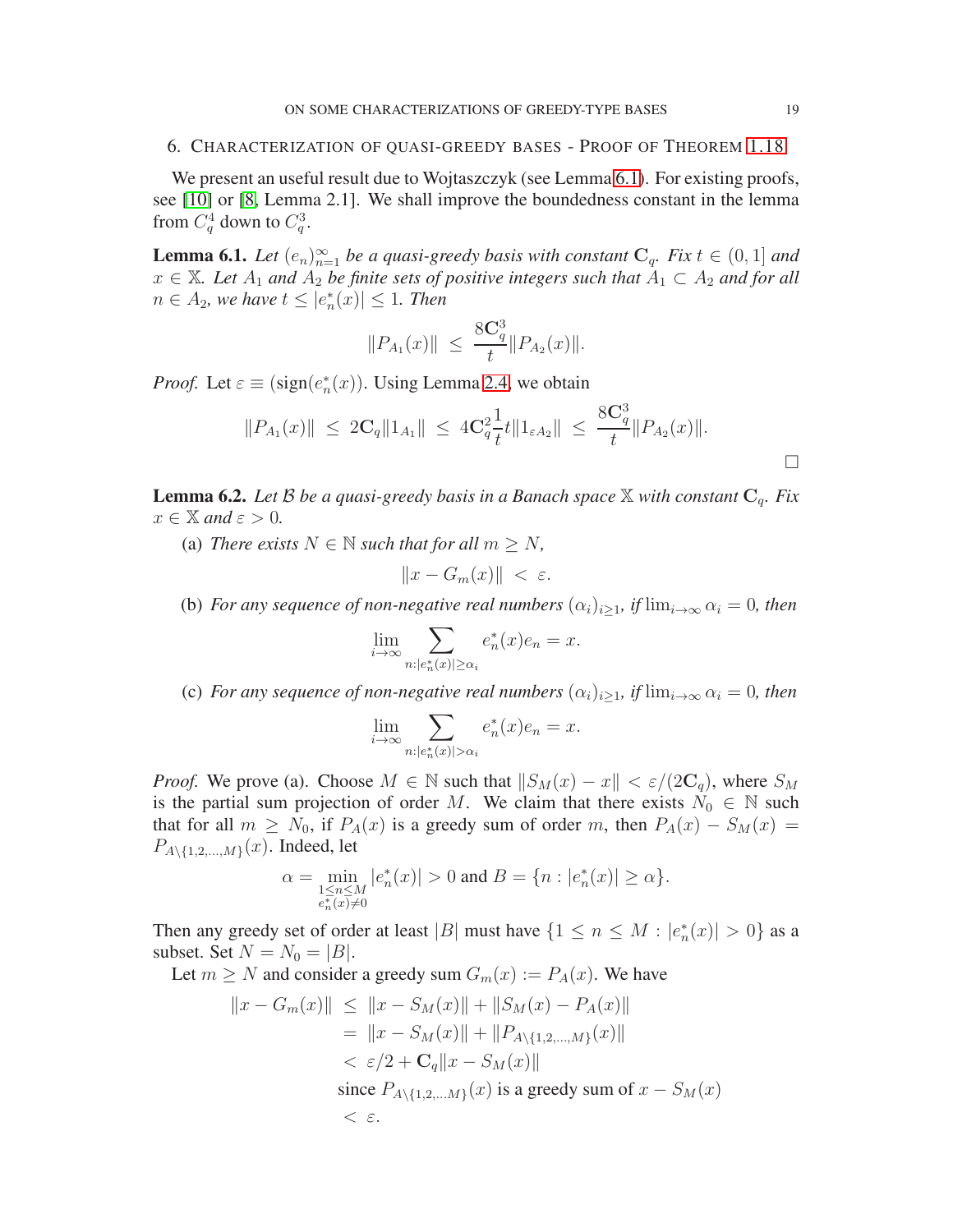We prove (b). Without loss of generality, we can assume that  $\alpha_i > 0$  for all i.

Case 1: If x is finitely supported, then set  $\alpha = \min_{n \in \text{supp}(x)} |e_n^*(x)|$ . There exists  $i_0$ such that for all  $i \ge i_0$ , we have  $\alpha_i < \alpha$ . Hence, for all  $i \ge i_0$ ,  $\sum_{n : |e_n^*(x)| \ge \alpha_i} e_n^*(x) e_n =$ x.

Case 2: x is infinitely supported. Let  $\varepsilon > 0$ . Let N be as in part (a). Choose  $\delta > 0$ such that  $|\{n : |e_n^*(x)| \ge \delta\}| > N$ . Let  $i_0$  be such that for all  $i \ge i_0$ , we have  $\alpha_i < \delta$ . Then for each  $i \ge i_0$ ,  $\sum_{n:|e_n^*(x)| \ge \alpha_i} e_n^*(x)e_n$  is a greedy sum of order at least N. By part (a),

$$
\left\|x - \sum_{n:|e_n^*(x)| \ge \alpha_i} e_n^*(x)e_n\right\| < \varepsilon.
$$

The proof of (c) is similar to the proof of (b).

*Proof of Theorem [1.18](#page-5-0) item (i).* We prove the forward implication. Let  $C_q$  be the quasigreedy constant. Let  $x \in \mathbb{X}$  and  $G_m^{a,b,t}(x) := P_G(x)$ , where  $|G| = m$ , be an  $(a, b, t)$ weak greedy sum of x. Pick  $E \subset G$  with  $|E| < a$  and  $F \subset \mathbb{N} \backslash G$  with  $|F| < b$  such that  $P_{G\setminus E}(x)$  is a t-weak greedy set of  $x - P_{E\cup F}(x)$ . By Theorem [1.16,](#page-5-2) there exists a constant  $C(t)$  verifying

$$
||x - P_{G \setminus E}(x)|| \le C(t) ||x - P_{E \cup F}(x)||.
$$

Therefore,

$$
||x - P_G(x)|| \le ||x - P_{G \setminus E}(x)|| + ||P_E(x)||
$$
  
\n
$$
\le C(t)||x - P_{E \cup F}(x)|| + |E|\mathbf{k}||x||, \text{ where } \mathbf{k} = \sup_n ||e_n|| ||e_n^*||
$$
  
\n
$$
\le C(t)(||x|| + (|E| + |F|)\mathbf{k}||x||) + (a - 1)\mathbf{k}||x||
$$
  
\n
$$
\le C(t)(||x|| + (a + b - 2)\mathbf{k}||x||) + (a - 1)\mathbf{k}||x||
$$
  
\n
$$
\le ((\max A - 1) \cdot \mathbf{k} + C(t)(1 + (\max A + \max B - 2)\mathbf{k}))||x||.
$$

Hence,  $\beta$  has the  $(A, B, t)$ -quasi-greedy property.

Now, we prove the backward implication. Assume that B has the  $(A, B, t)$ -quasigreedy property with constant Q. Let  $x \in \mathbb{X}$ . We shall show that  $\mathcal{G}_m(x) \to x$ . If x is finitely supported, then there is nothing to prove. Assume that  $x$  is infinitely supported. Let  $\mathcal{G}_m(x) = P_G(x)$  be a greedy sum of x of order m with  $m > \max A$ . Then  $G \in$  $G(x, a, b, t)$  for all  $(a, b) \in A \times B$ . By the  $(A, B, t)$ -quasi-greedy property,  $\|\mathcal{G}_m(x)\| \le \Omega \|x\|$  implying quasi-greediness  $\mathbf{Q}||x||$ , implying quasi-greediness.

*Proof of Theorem [1.18](#page-5-0) item (ii).* Assume that B is quasi-greedy with constant  $C_q$ . Consider a sequence of  $(a_m, 1, t)$ -weak greedy sums  $(G_m^{a_m,1,t}) := P_{\Lambda_m}(x)_{m=\max A}^{\infty}$ , where  $|\Lambda_m| \to \infty$ . Let  $\alpha_m := \max\{|e_n^*(x)| : n \notin \Lambda_m\}$ . It must be that  $\lim_{m \to \infty} \alpha_m = 0$ ; otherwise, there exists an  $\varepsilon > 0$  such that  $\alpha_m \geq \varepsilon$  infinitely often, which contradicts that  $\lim_{n\to\infty} |e_n^*(x)| = 0.$ 

For each  $m$ , define

$$
B_m^1 = \{n : |e_n^*(x)| > \alpha_m\} \text{ and } B_m^2 = \{n : |e_n^*(x)| \ge t\alpha_m\},
$$
  
\n
$$
\Lambda_m^1 = B_m^1 \backslash L_{\Lambda_m}, \text{ where } L_{\Lambda_m} = \{n \notin \Lambda_m : |e_n^*(x)| > \alpha_m\},
$$
  
\n
$$
\Lambda_m^2 = B_m^2 \cup K_{\Lambda_m}, \text{ where } K_{\Lambda_m} = \{n \in \Lambda_m : |e_n^*(x)| < t\alpha_m\}.
$$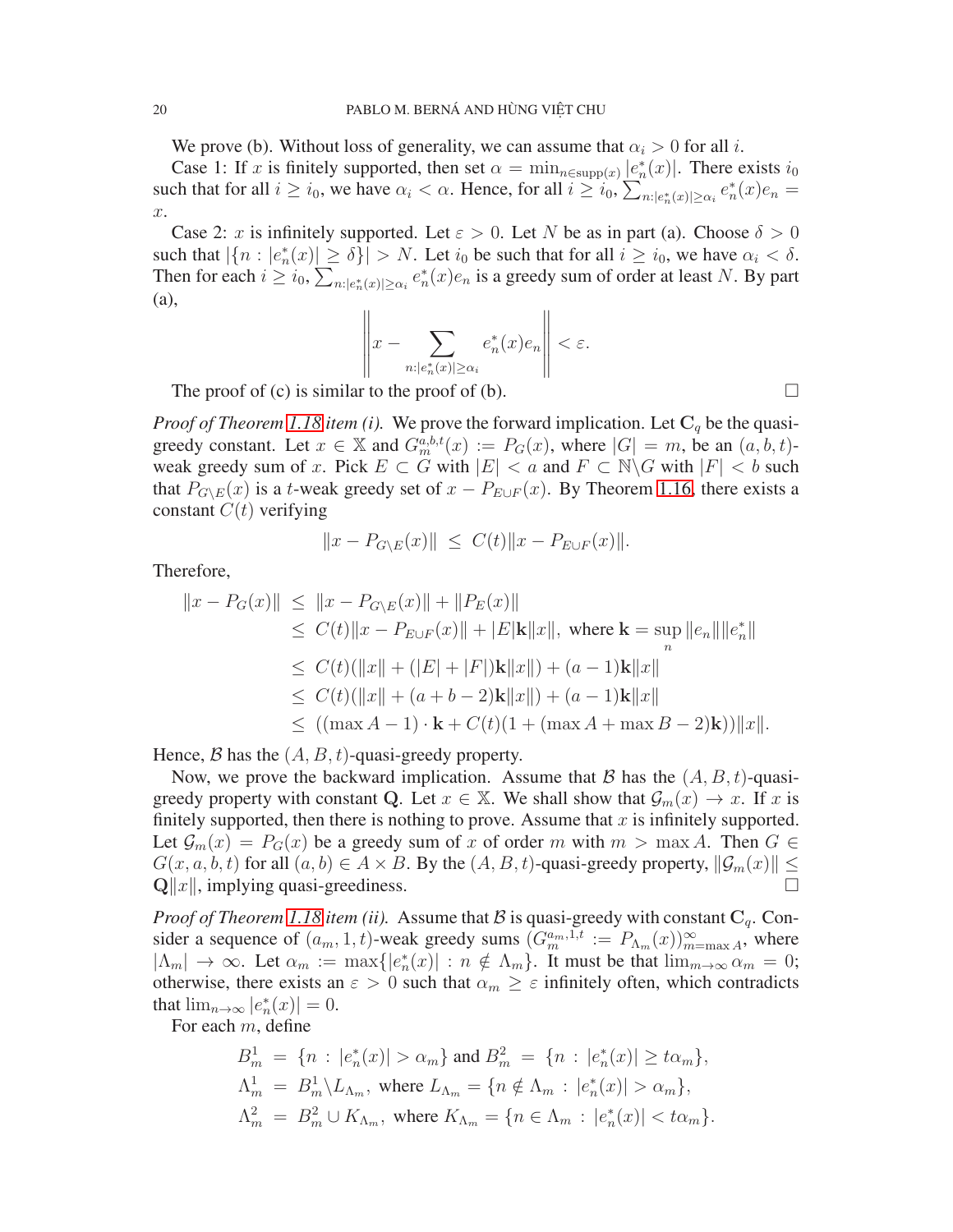Since  $\alpha_m = \max\{|e_n^*(x)| : n \notin \Lambda_m\}$ , we know that  $L_{\Lambda_m} = \emptyset$ . Also,  $|K_{\Lambda_m}| < \max A$ . Write

$$
P_{\Lambda_m}(x) = P_{B_m^1}(x) + P_{(\Lambda_m \cap (B_m^2 \setminus B_m^1)) \cup K_{\Lambda_m}}(x).
$$

By Lemma [6.2,](#page-18-2) we know that  $P_{B_m^1}(x) \to x$ . It remains to show that

$$
P_{(\Lambda_m \cap (B_m^2 \setminus B_m^1)) \cup K_{\Lambda_m}}(x) \to 0.
$$

Let  $\mathbf{k} := \sup_n ||e_n|| ||e_n^*||$ . By Lemma [6.1](#page-18-1) and the fact that  $|K_{\Lambda_m}| < \max A$ , we have

$$
||P_{(\Lambda_m \cap (B_m^2 \setminus B_m^1)) \cup K_{\Lambda_m}}(x)|| \le ||P_{\Lambda_m \cap (B_m^2 \setminus B_m^1)}(x)|| + ||P_{K_{\Lambda_m}}(x)||
$$
  

$$
\le 8\mathbf{C}_q^3 \frac{1}{t} ||P_{B_m^2 \setminus B_m^1}(x)|| + \mathbf{k}(\max A - 1) ||x - P_{B_m^2}(x)||,
$$

which approaches 0 due to Lemma [6.2.](#page-18-2) This completes our proof of the forward implication.

We prove the backward implication. Let  $x \in \mathbb{X}$ . By assumption,  $G_m^{a_m,1,t}(x) \to x$ for any greedy approximation  $(G_m^{a_m,1,t}(x))_{m=1}^{\infty}$ . Let  $(G_r(x) := P_{\Lambda_r} x)_{r=1}^{\infty}$  be the greedy approximation of x. Whenever  $r > \max A$ , we have  $\Lambda_r \in G(a_m, 1, t)$  for any  $a_m \in A$ . Therefore,  $\mathcal{G}_r(x) \to x$ , as desired.

*Proof of Theorem [1.18](#page-5-0) item (iii).* If  $(e_n)_{n=1}^{\infty}$  is unconditional, then it has the  $(A, B, t)$ quasi-greedy property for any  $A, B \subset \mathbb{N}$ . We prove the forward implication. Assume that  $A \cup B$  is infinite, and  $(e_n)_{n=1}^{\infty}$  has the  $(A, B, t)$ -quasi-greedy property with constant Q. Suppose, for a contradiction, that  $(e_n)_{n=1}^{\infty}$  is conditional. Then there exists an  $x \in \mathbb{X}$ and a sequence of finite sets of positive integers  $(F_j)_{j=1}^{\infty}$  such that  $||P_{F_j}(x)|| \ge 2^j ||x||$ and  $\lim_{j\to\infty} |F_j| = \infty$ .

Case 1: The set A is infinite. Let  $n_1 < n_2 < n_3 < \cdots$  be a sequence in A such that  $\lim_{j\to\infty} n_j = \infty$  and  $n_j > |F_j|$ . Choose  $N > \max F_j$  sufficiently large such that  $y := S_N(x)$  satisfies  $||y||/||x|| \le 2$ . Let  $m_j \in \{k \le N : |e^*_k(y)| = \max_n |e^*_n(y)|\}.$ Define

$$
G_j := \{m_j\} \cup F_j \cup A_j,
$$

where  $\min A_j > N$  and  $|G_j| = |A_j| + |F_j \cup \{m_j\}| = n_j$ . By definition,  $G_j \in \mathbb{R}$  $G(y, n_j, b, t)$  for all  $b \in B$ . Due to  $(A, B, t)$ -quasi-greediness, we have  $||P_{G_j}y|| \leq$  $\mathbf{Q}||y||$ . Therefore,

$$
2^{j}||x|| \le ||P_{F_j}(x)|| = ||P_{F_j}(y)|| \le (2\mathbf{K}_b + 1)||P_{F_j \cup \{m_j\}}(y)||
$$
  
=  $(2\mathbf{K}_b + 1)||P_{G_j}(y)|| \le (2\mathbf{K}_b + 1)\mathbf{Q}||y|| \le 2(2\mathbf{K}_b + 1)\mathbf{Q}||x||.$ 

Letting  $j \to \infty$ , we have a contradiction.

Case 2: The set B is infinite and  $\min A = s$ . Let  $n_1 < n_2 < n_3 < \cdots$  be a sequence in B. Pick  $j_0$  such that for all  $j \ge j_0$ ,  $|F_j| > s$ . Fix  $p \ge j_0$  and choose  $N > \max F_i$  sufficiently large such that  $y := S_N(x)$  satisfies  $||y||/||x|| \le 2$ . Choose  $n_k$ such that  $N < n_k$ . Then  $F_p \in G(y, s, n_k, t)$ , since  $s \leq |F_p|$  and  $|e^*_{\ell(n_k)}(y, F_p)| = 0$ . By  $(A, B, t)$ -quasi-greediness, we have

$$
2^p||x|| \le ||P_{F_p}(x)|| = ||P_{F_p}(y)|| \le ||\mathbf{Q}||y|| \le 2||x||.
$$

Letting  $p \to \infty$ , we have a contradiction. This completes our proof.